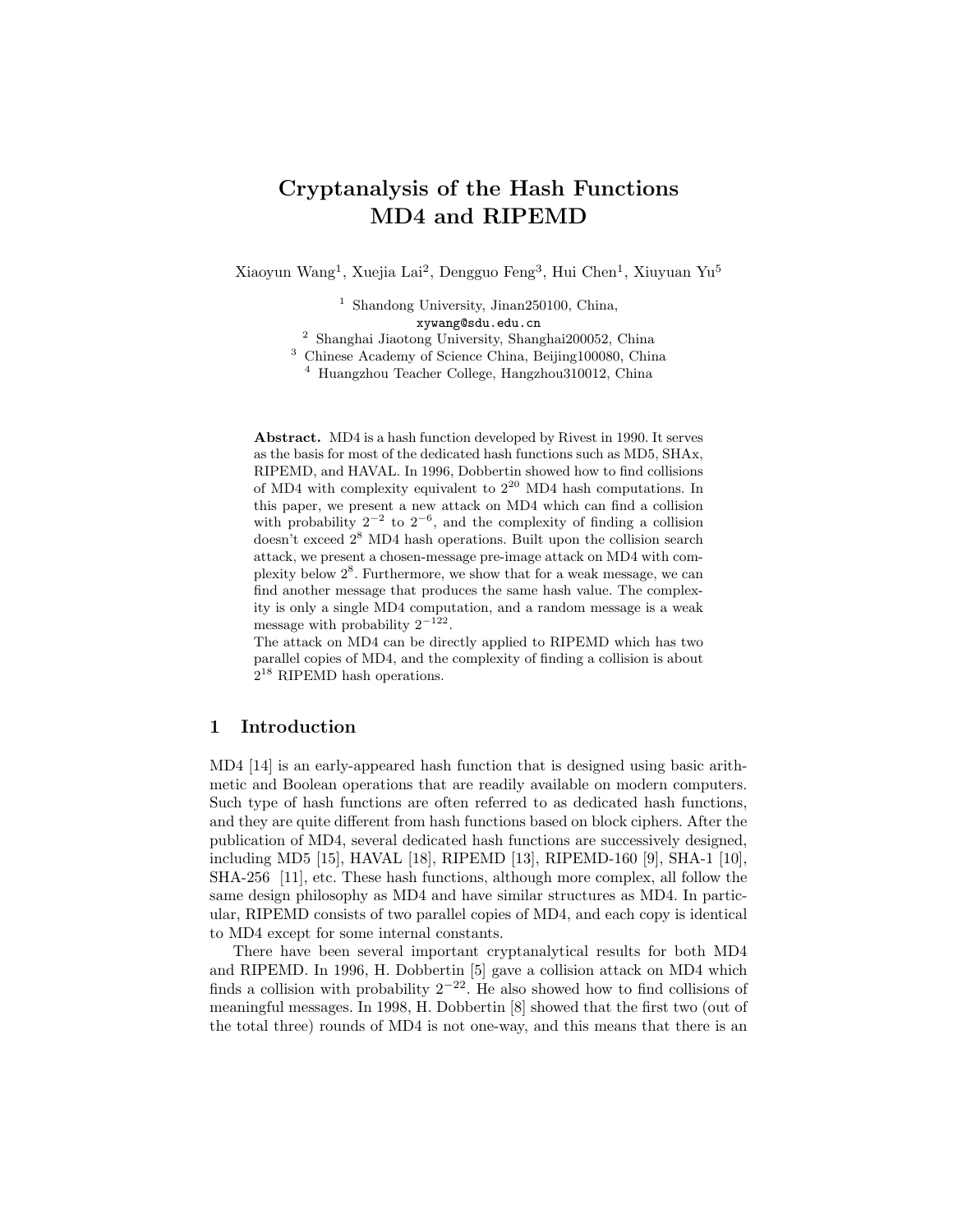efficient attack for finding a preimage and a second preimage. For RIPEMD, H. Dobbertin [7] gave an attack that finds a collision of RIPEMD reduced to two rounds with  $2^{31}$  hash operations.

Along with the development of the MD4-family of hash functions, there have also been security analysis on these functions. For example, B. den Boer and A. Bosselaers [3] found pseudo-collisions (same message with two different initial values) for MD5. In Eurocrypto'96, H. Dobbertin [6] presented a collisions of MD5, under another initial value. In Crypto'98, F. Chabaud and A. Joux [4] presented a differential attack on SHA-0 with probability  $2^{-61}$ . At Asiacrypt 2003, B.V. Rompay etc. [16] gave a collision attack on HAVAL-128 with probability  $2^{-29}$ .

Some very interesting results on hash functions came out simultaneously in Crypto 2004. Eli Biham and Rafi Chen [2] presented a near-collision attack on SHA-0, and described their improved results on SHA-0 and SHA-1 in the rump session. Then, A. Joux [12] presented a real collision of SHA-0 with four message blocks. X.Y. Wang etc. [17] also announced real collisions of a series of hash functions including MD4, MD5, HAVAL-128, and RIPEMD in the rump session. All these research work were done independently.

The purpose of this paper is to analyze the security of MD4 and RIPEMD and present more efficient attacks. The main results are summarized below.

- 1. Collision search attack on MD4: we can find collisions with probability  $2^{-2}$ to  $2^{-6}$  and with complexity less than  $2^8$  MD4 hash operations.
- 2. A theoretical second pre-image attack on MD4 for weak messages: For a weak message, we can find another message that produces the same hash value. The complexity is only a single MD4 computation and a random selected message is a weak message with probability  $2^{-122}$ .
- 3. Collision search attack on RIPEMD: we can find collisions with probability  $2^{-16}$  and with complexity less than  $2^{18}$  RIPEMD hash operations.

In addition to presenting the new attacks on MD4 and RIPEMD, we also introduce a set of new analytical techniques that are applicable to all the hash functions in the MD4-family. More specifically, we show how to derive a set of the sufficient conditions on the chaining values to ensure the differential path to hold, and how to use message modification techniques to greatly improve the success probability of the attack. Such techniques have proved to be very effective in cryptanalyzing other dedicated hash functions such as MD5, RIPEMD, HAVAL-128, HAVAL-160, SHA0, and especially SHA-1.

All the existing attacks on dedicated hash functions belong to differential attacks [1], since a collision can be regarded as a special differential which has non-zero input difference and zero output difference. We remark that unlike other existing attacks on hash functions, our attack presented in this paper is a "precise" differential attack in which the differential path is more restrictive since it depends on both the difference as well as the specific value of the bit involved.

The paper is organized as follows. In Section 2 we provide a description of MD4 and RIPEMD. In Section 3, we summarize some useful properties of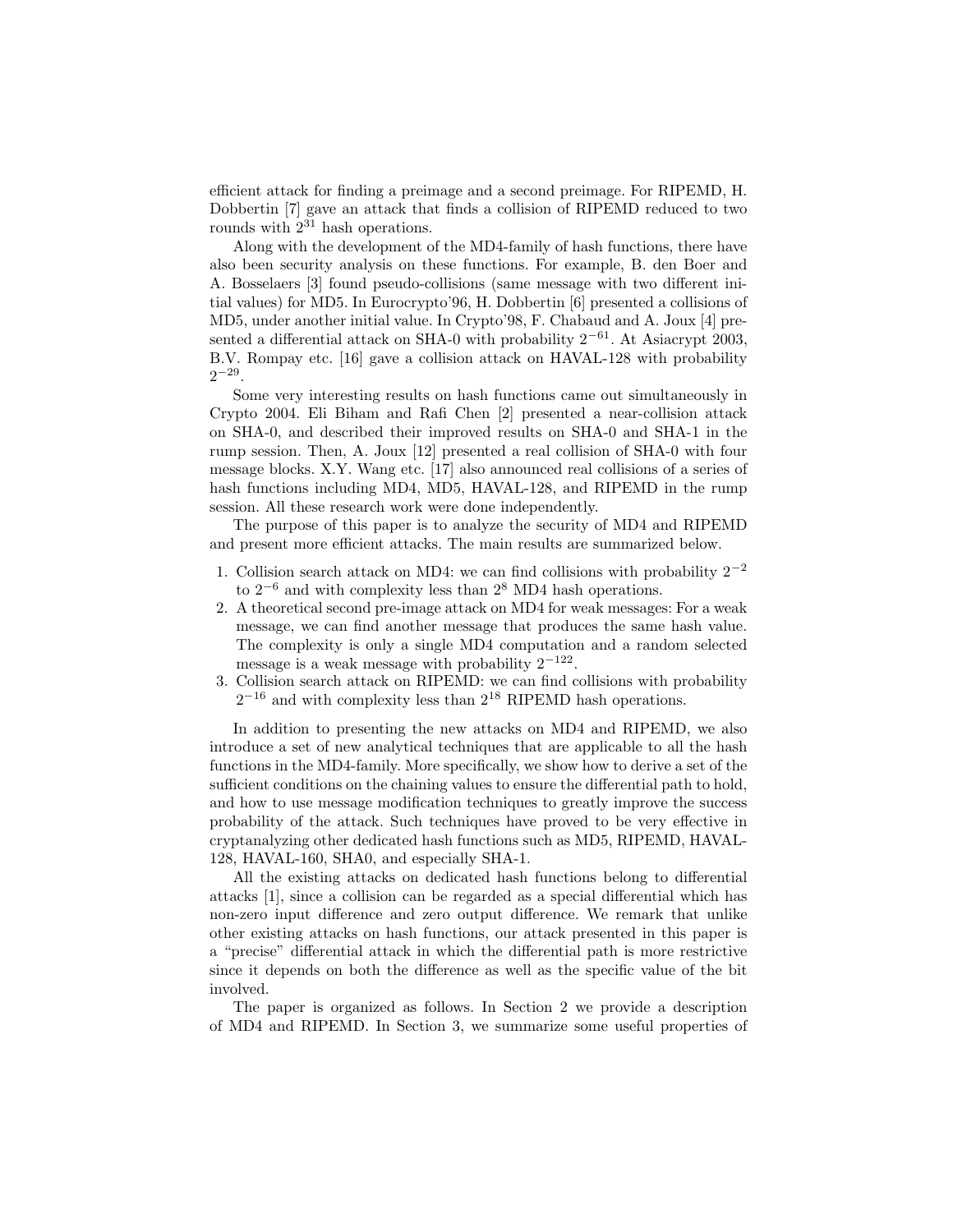the Boolean functions in two hash functions and introduce the notation used in the paper. As our main result, the collision attack on MD4 is presented in Section 4, the collision attack on RIPEMD is presented in Section 5. In Section 6, we describe a theoretical second pre-image attack on MD4. In Section 7, we summarize our work together with some remarks, especially on the implication for the analysis of the hash function SHA-0.

## 2 Description of MD4 and RIPEMD

### 2.1 MD4 Algorithm

The message digest algorithm MD4 compresses any arbitrary bit-length message into a 128-bit hash value. Given any message, the algorithm first pads it into a message with a length that is a multiple of 512 bits We omit the padding method here since it is irrelevant to our attack.

For each 512-bit message block, MD4 compresses it into a 128-bit hash value using a compression function. The MD4 compression function has three rounds. Each round uses a different nonlinear Boolean function defined as follows:

$$
F(X, Y, Z) = (X \wedge Y) \vee (\neg X \wedge Z)
$$
  

$$
G(X, Y, Z) = (X \wedge Y) \vee (X \wedge Z) \vee (Y \wedge Z)
$$
  

$$
H(X, Y, Z) = X \oplus Y \oplus Z
$$

Here  $X, Y, Z$  are 32-bit words. The operations of three functions are all bitwise.  $\neg X$  is the bitwise complement of  $X, \wedge, \oplus$  and  $\vee$  are respectively the bitwise AND, XOR and OR.

Each round of the compression function repeats 16 similar step operations, and in each step one the four chaining variables  $a, b, c, d$  is updated.

$$
\phi_0(a, b, c, d, m_k, s) = ((a + F(b, c, d) + m_k) \mod 2^{32}) \lll s
$$
  

$$
\phi_1(a, b, c, d, m_k, s) = ((a + G(b, c, d) + m_k + 0 \times 5a \times 27999) \mod 2^{32}) \lll s
$$
  

$$
\phi_2(a, b, c, d, m_k, s) = ((a + H(b, c, d) + m_k + 0 \times 6e \text{d}9 \text{e} \text{b} \text{a}1) \mod 2^{32}) \lll s
$$

The initial value for MD4 is defined as:

 $(a, b, c, d) = (0x67452301, 0xefcdab89, 0x98badcfe, 0x10325476)$ 

**MD4 Compression Function.** For one 512-bit block  $M$  of the padded message  $M, M = (m_0, m_1, ..., m_{15})$ , the compression function is defined as follows:

- 1. Let  $(aa, bb, cc, dd)$  be input chaining variables for M. If M is the first message block to be hashed, then  $(aa, bb, cc, dd)$  are set to be the initial value. Otherwise they are the output from compressing the previous message block.
- 2. Perform the following 48 steps (three rounds):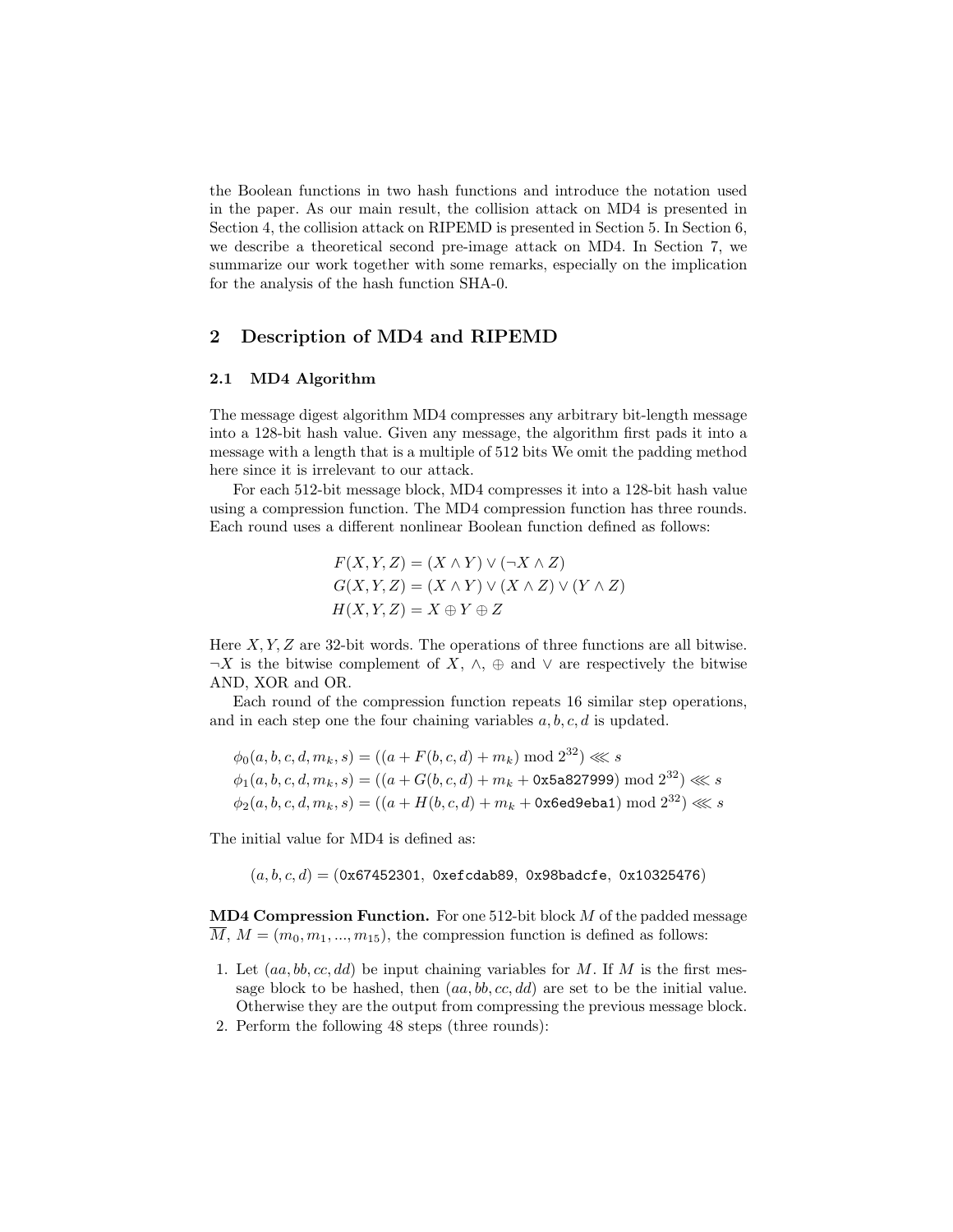For  $j = 0, 1, 2$  and  $i = 0, 1, 2, 3$ 

$$
a = \phi_j(a, b, c, d, w_{j,4i}, s_{j,4i})
$$
  
\n
$$
d = \phi_j(d, a, b, c, w_{j,4i+1}, s_{j,4i+1})
$$
  
\n
$$
c = \phi_j(c, d, a, b, w_{j,4i+2}, s_{j,4i+2})
$$
  
\n
$$
b = \phi_j(b, c, d, a, w_{j,4i+3}, s_{j,4i+3})
$$

Here  $s_{j,4i+k}$   $(k = 0, 1, 2, 3)$  are step-dependent constants,  $w_{j,4i+k}$  is a message word and  $\ll s_{j,4i+k}$  is circularly left-shift by  $s_{j,4i+k}$  bit positions. The specific message order and shift positions are given in Table 5.

3. Add the chaining variables  $a, b, c$  and  $d$  respectively to the input chaining variables to produce the final chaining variables for the current message block.

$$
aa = (a + aa) \mod 2^{32}
$$
  
\n $bb = (b + bb) \mod 2^{32}$   
\n $cc = (c + cc) \mod 2^{32}$   
\n $dd = (d + dd) \mod 2^{32}$ 

If M is the last message block,  $H(\overline{M}) = aa|bb|cc|dd$  is the hash value for the message  $\overline{M}$ . Otherwise repeat the above process with the next 512-bit message block and  $(aa, bb, cc, dd)$  as the input chaining variables.

### 2.2 RIPEMD Algorithm

RIPEMD employs the same nonlinear round functions as MD4 and they are used in the following six operations:

 $\varphi_0(a, b, c, d, m_k, s) = ((a + F(b, c, d) + m_k) \bmod 2^{32}) \lll s$  $\varphi_1(a,b,c,d,m_k,s) = ((a+G(b,c,d)+m_k +$  0x5a827999) mod  $2^{32}) \lll s$  $\varphi_2(a,b,c,d,m_k,s) = ((a+H(b,c,d)+m_k+\texttt{0x6ed9eba1}) \bmod {2^{32}}) \lll s$  $\psi_0(a,b,c,d,m_k,s)=((a+F(b,c,d)+m_k+\texttt{0x50a28be6})\bmod{2^{32}})\lll s$  $\psi_1(a, b, c, d, m_k, s) = ((a + G(b, c, d) + m_k) \bmod 2^{32}) \ll s$  $\psi_2(a,b,c,d,m_k,s)=((a+H(b,c,d)+m_k+\texttt{0x5c4dd124})\bmod{2^{32}})\lll s$ 

In order to easily describe the RIPEMD compression function, we denote MD4 compression function with three operations  $\phi_0$ ,  $\phi_1$  and  $\phi_2$  as MD4( $\phi_0$ ,  $\phi_1$ ,  $\phi_2$ , M).

RIPEMD Compression Function. The RIPEMD compression function employs two copies of MD4 compression function: the left copy is  $MD4(\varphi_0, \varphi_1, \varphi_2, M)$ , and the right copy is  $MD4(\psi_0, \psi_1, \psi_2, M)$ . Both copies have the same initial value as MD4. The details of the message order and shift positions are given in Table 7.

1. Let  $(a, b, c, d)$  be the input chaining variables for M which is the same as MD4.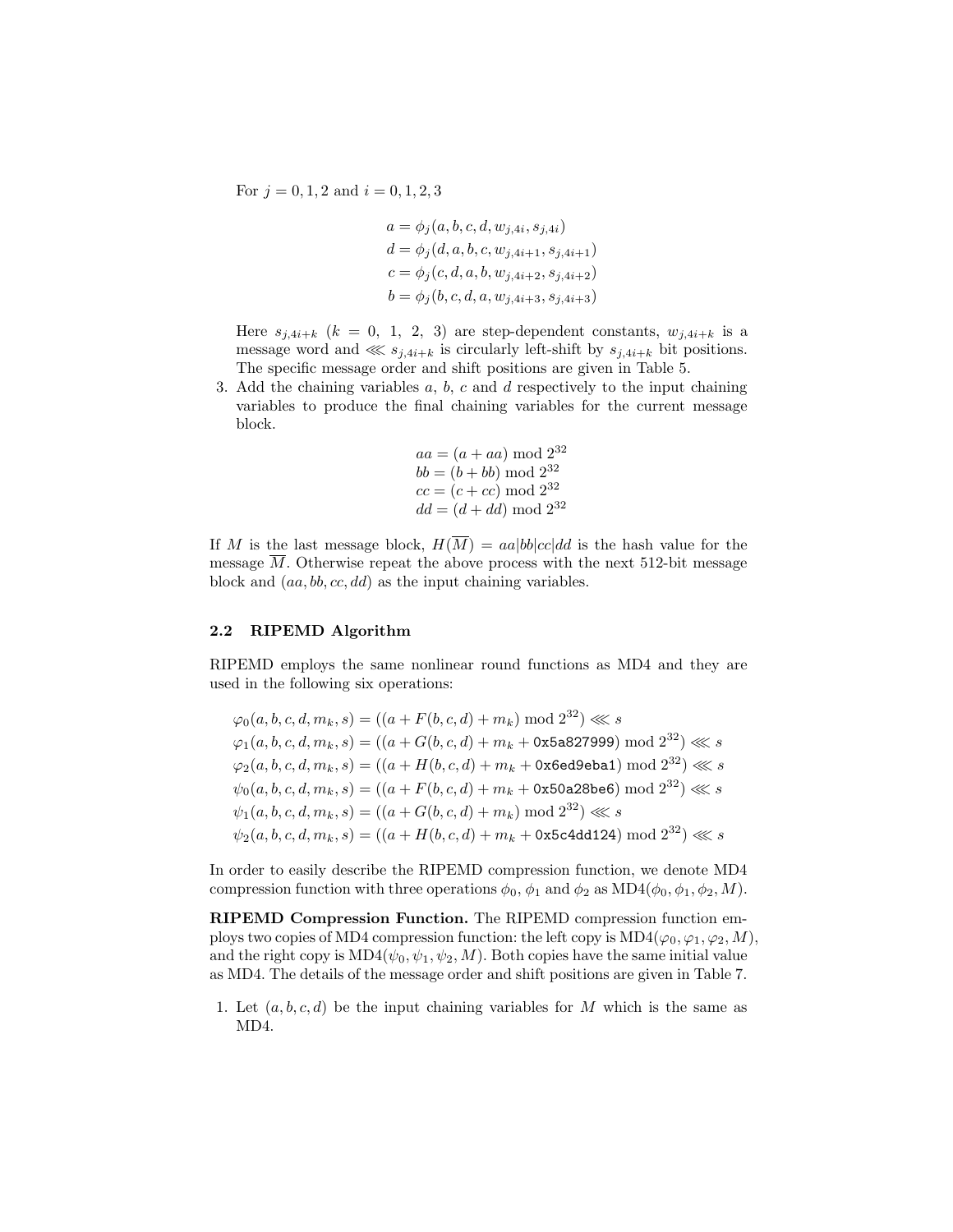2. Perform two copies of the MD4 operation

$$
(aa, dd, cc, bb, ) \leftarrow MD4(\varphi_0, \varphi_1, \varphi_2, M),
$$

 $(aaa, ddd, ccc, bbb) \leftarrow \text{MD4}(\psi_0, \psi_1, \psi_2, M).$ 

3. The output  $(a, b, c, d)$  for compressing M is the following:

$$
a = (b + cc + ddd) \mod 2^{32}
$$
  

$$
b = (c + dd + aaa) \mod 2^{32}
$$
  

$$
c = (d + aa + bbb) \mod 2^{32}
$$
  

$$
d = (a + bb + ccc) \mod 2^{32}
$$

# 3 Preliminaries

#### 3.1 Basic Properties of the Boolean functions

Some properties of three nonlinear Boolean functions are very helpful for determining sufficient conditions for the differential paths that are used in our collision search attack on MD4 and RIPEMD. In what follows, we summarize some well-known properties of these functions.

**Proposition 1.** For the nonlinear function  $F(X, Y, Z) = (X \wedge Y) \vee (\neg X \wedge Z)$ in the first round, there are the following properties:

- 1.  $F(x, y, z) = F(\neg x, y, z)$  if and only if  $y = z$ .
- 2.  $F(x, y, z) = F(x, \neg y, z)$  if and only if  $x = 0$ .
- 3.  $F(x, y, z) = F(x, y, \neg z)$  if and only if  $x = 1$ .

**Proposition 2.** For the nonlinear function  $G(X, Y, Z) = (X \wedge Y) \vee (X \wedge Z) \vee (X \wedge Z)$  $(Y \wedge Z)$  in the second round, there are the following properties:

- 1.  $G(x, y, z) = G(\neg x, y, z)$  if and only if  $y = z$ .
- 2.  $G(x, y, z) = G(x, \neg y, z)$  if and only if  $x = z$ .
- 3.  $G(x, y, z) = G(x, y, \neg z)$  if and only if  $x = y$ .

**Proposition 3.** For the nonlinear function  $H(X, Y, Z) = X \oplus Y \oplus Z$  in the third round, there are the following properties:

- 1.  $H(x, y, z) = \neg H(\neg x, y, z) = \neg H(x, \neg y, z) = \neg H(x, \neg y, z)$
- 2.  $H(x, y, z) = H(\neg x, \neg y, z) = H(x, \neg y, \neg z) = H(\neg x, y, \neg z)$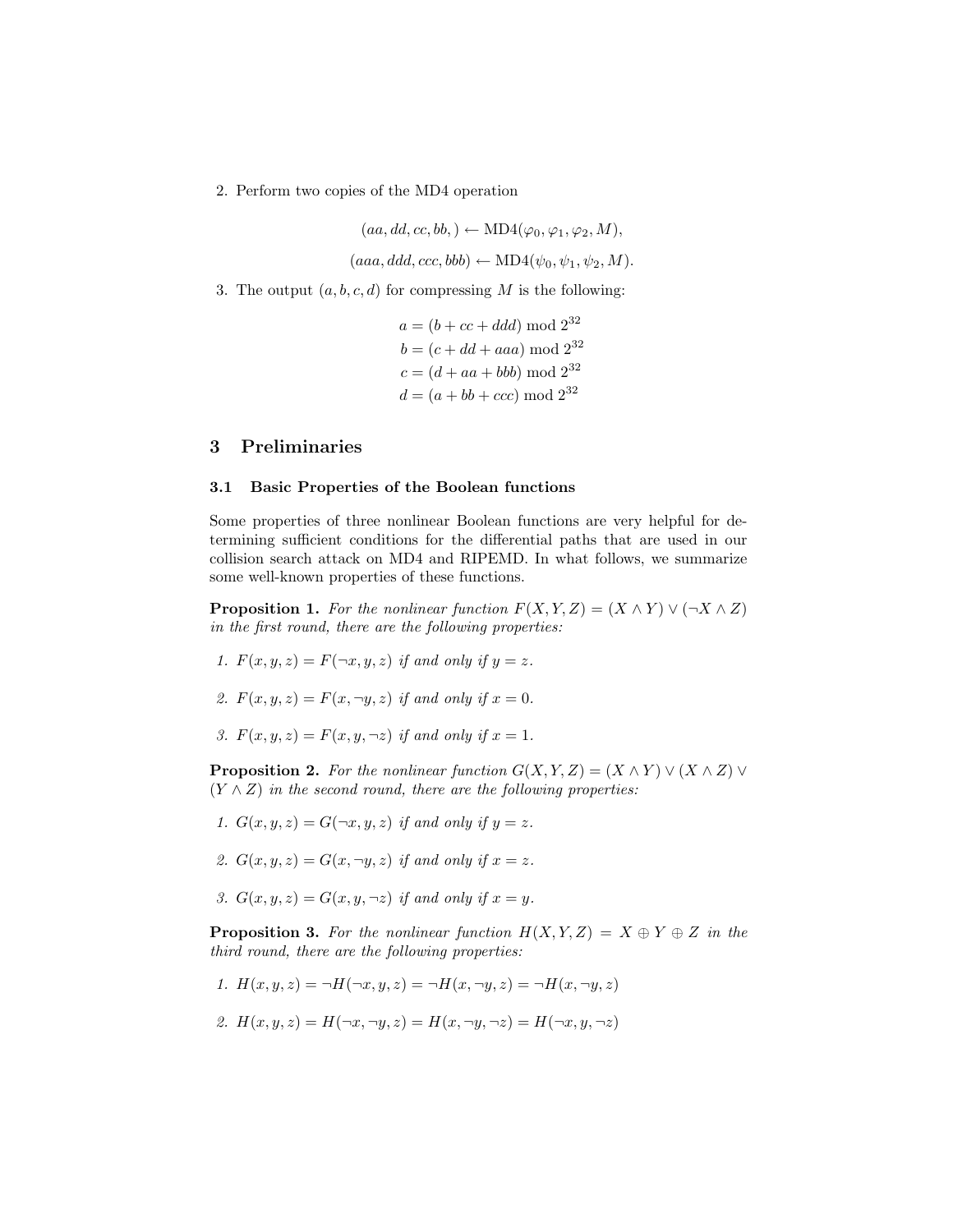#### 3.2 Notation

Here we introduce the notation used in our analysis. Since our attack is a "precise" differential attack, we need to keep track of both the difference as well as the specific value of the bit involved. Therefore, the notation may seem quite complex at a first glance, but the intuition behind these notation will become more clear as we proceed in describing the attacks.

- 1.  $M = (m_0, m_1, ..., m_{15})$  and  $M' = (m'_0, m'_1, ..., m'_{15})$  represent two 512-bit messages.
- 2.  $a_i, d_i, c_i, b_i$  respectively denote the outputs of the  $(4i-3)$ -th,  $(4i-2)$ -th,  $(4i - 1)$ -th and 4*i*-th steps for compressing M, for  $1 \le i \le 16$ .
- 3.  $a'_i, b'_i, c'_i, d'_i$  respectively denote the outputs of the  $(4i-3)$ -th,  $(4i-2)$ -th,  $(4i - 1)$ -th and 4*i*-th steps for compressing M'.
- 4.  $\Delta m_i = m'_i m_i$  denotes the difference between two message words  $m_i$  and  $m_i'$ .
- 5.  $a_{i,j}, b_{i,j}, c_{i,j}, d_{i,j}$  represent respectively the  $j-th$  bit of  $a_i, b_i, c_i, d_i$ , where the least significant bit is the 1-st bit, and the most significant bit is 32-th bit.
- 6.  $x_i[j], x_i[-j]$  (x can be a, b, c, d) is the resulting values by only changing the  $j-th$  bit of the word  $x_i$ .  $x_i[j]$  is obtained by changing the j-th bit of  $x_i$  from 0 to 1.  $x_i[-j]$  is obtained by changing the j-th bit of  $x_i$  from 1 to 0.
- 7.  $x_i[\pm j_1, \pm j_2, ..., \pm j_l]$  is the value by change  $j_1 th$ ,  $j_2 th$ , ...,  $j_l th$  bits of  $x_i$ . The "+" sign means that the bit is changed from 0 to 1, and the "-" sign means that the bit is changed from 1 to 0.

Note that we use integer modular subtraction difference as the measure of difference, not the exclusive-or difference. In addition, we also need to specify the precise values of each bit when considering the carry effect in the differential path. This is better understood using an example. Let us consider step 7 in Table 5. The output difference is

$$
\Delta c_2 = c'_2 - c_2 = -2^{18} + 2^{21}.
$$

Using our notation,  $c_2' = c_2[-19, 22]$ . For the specific differential path, we need to expand the one-bit subtraction difference in bit 19 into a three-bit difference in bits 19,20,21. That is, we expand  $c_2$ [19] as  $c_2$ [19, 20, -21]. Hence, the output  $c_2'$  is represented as

$$
c_{2}^{\prime}=c_{2}[19,20,-21,22],
$$

as showed in the last column of Table 5.

## 4 The Collision Attack on MD4

In this section, we will describe a collision attack on MD4 with a success probability  $2^{-2}$  to  $2^{-6}$ . The complexity is below  $2^8$  MD4 computations. The attack includes three parts: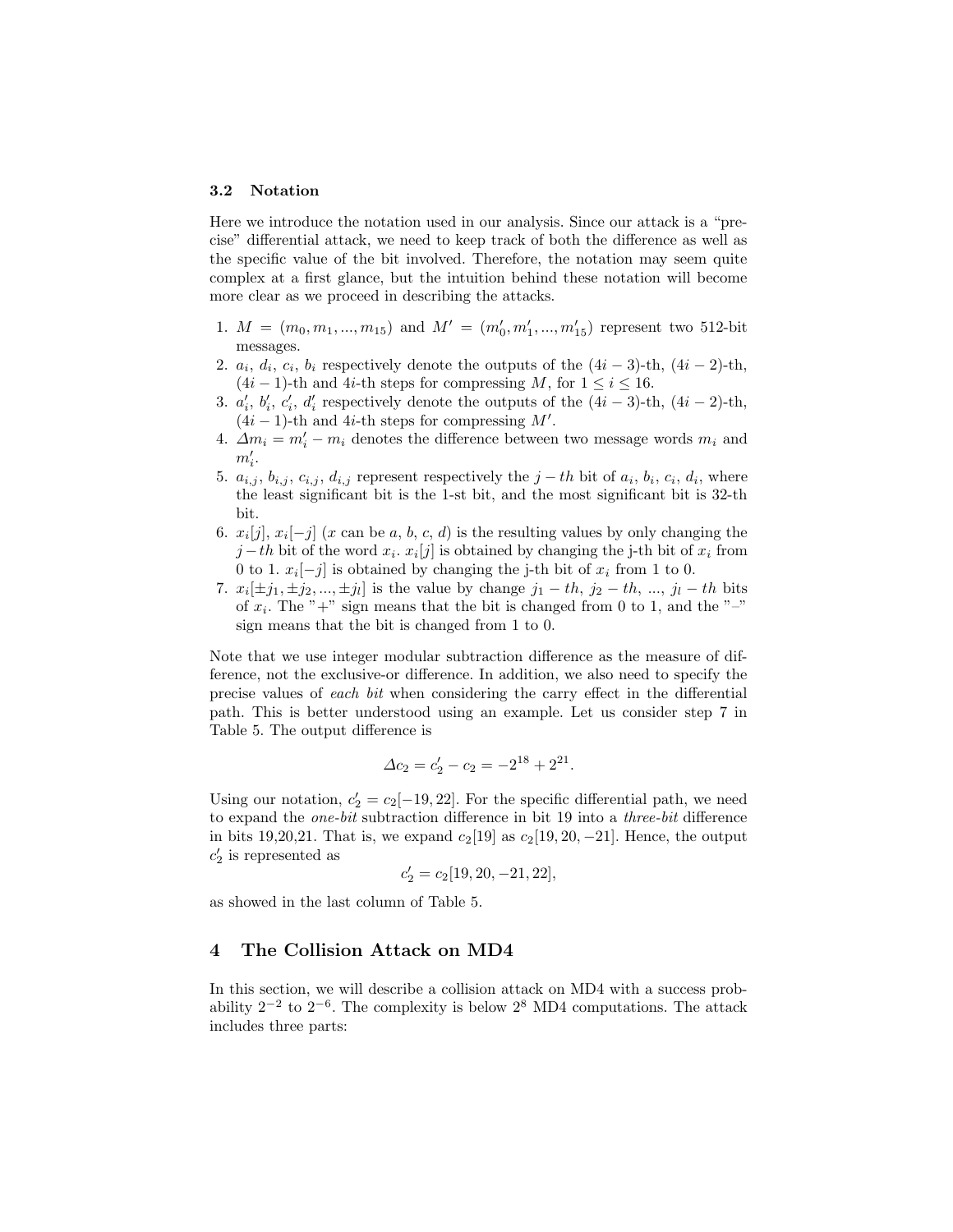- 1. Find a collision differential in which  $M$  and  $M'$  produces a collision.
- 2. Derive a set of sufficient conditions which ensure the collision differential to hold.
- 3. For any random message  $M$ , make some modification to  $M$  such that almost all the sufficient conditions hold.

#### 4.1 The Collision Differential for MD4

We select a collision differential for MD4 as follows:

$$
\Delta H_0 = 0 \stackrel{(M,M')}{\longrightarrow} \Delta H = 0
$$

such that

$$
\Delta M = M' - M = (\Delta m_0, \Delta m_1, \dots, \Delta m_{15})
$$
  

$$
\Delta m_1 = 2^{31}, \ \Delta m_2 = 2^{31} - 2^{28}, \ \Delta m_{12} = -2^{16}
$$
  

$$
\Delta m_i = 0, \ 0 \le i \le 15, \ i \ne 1, 2, 12.
$$

All the characteristics in the collision differential can be found in Table 5. The first column denotes the step, the second column is the chaining variable in each step for  $M$ , the third is the message word for  $M$  in each step, the fourth is shift rotation, the fifth and the sixth are respectively the message word difference and chaining variable difference for  $M$  and  $M'$ , and the seventh is the chaining variable for  $M'$ . Especially, the empty items both in fifth and sixth columns denote zero differences, and steps those aren't listed in the table have zero differences both for message words and chaining variables.

It is clear that the collision differential consists of two internal collisions respectively from 2-25 steps and 36-41 steps.

The sufficient conditions (Table 6) that ensure all the characteristics to hold can be easily verified by the properties of the Boolean functions given in Section 3. This further means that if M satisfies all the conditions in Table 6,  $M$ and  $M'$  consists of a collision.

The following is the derivation for the sufficient conditions in the step 9 of Table 5. The differential characteristic in step 9 is:

$$
(b_2[-13, -14, 15], c_2[19, 20, -21, 22], d_2[14], a_2)
$$
  

$$
\longrightarrow (a_3[17], b_2[-13, -14, 15], c_2[19, 20, -21, 22], d_2[14])
$$

- 1. According to (1) of Proposition 1, the conditions  $c_{2,13} = d_{2,13}$  and  $c_{2,15} =$  $d_{2,15}$  ensure that the changes in 13-th and 15-th bits in  $b_2$  result in no change in  $a_3$ .
- 2. According to (2) of Proposition 1, the conditions  $b_{2,19} = 0$ ,  $b_{2,20} = 0$ ,  $b_{2,21} =$ 0, and  $b_{2,22} = 0$  ensure that the changes in 19-th, 20-th, 21-th and 22-th bits in  $c_2$  result in no change in  $a_3$ .
- 3. From the property of function f, the conditions  $b_{2,14} = 1, d_{2,14} = 0$  and  $c_{2,14} = 0$  result in  $f(b_{2,14}, c_{2,14}, d_{2,14}) = 0$  and  $f(\neg b_{2,14}, c_{2,14}, \neg d_{2,14}) = 1$ . So  $\triangle a_3 = 2^{16}.$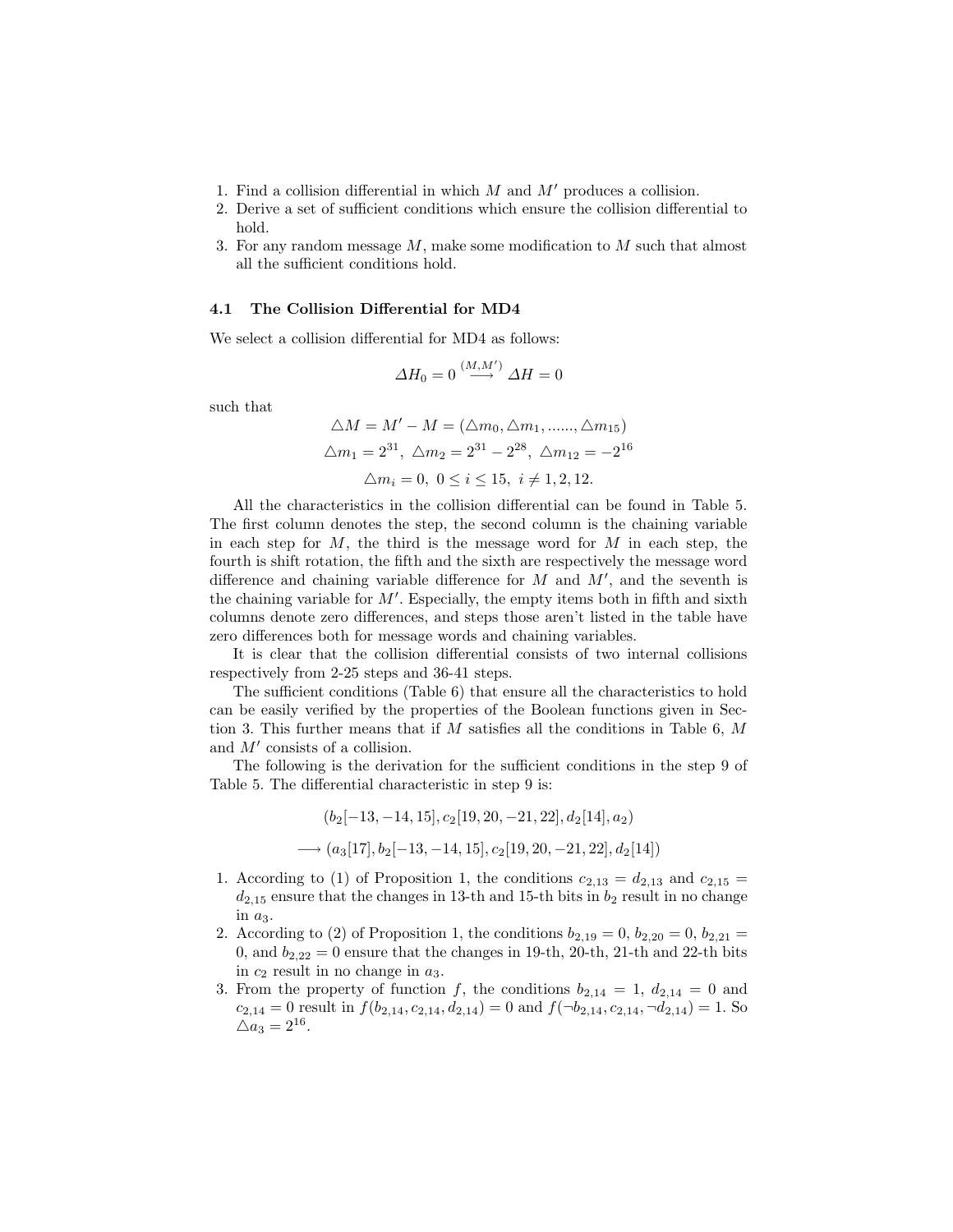4. The condition  $a_{3,17} = 0$  ensures that  $a'_3 = a_3[17]$ .

Thus the above 10 conditions consists of a set of sufficient conditions for the differential characteristic in step 9.

#### 4.2 Message Modification

From the conditions listed in Table 6, we know that the  $(M, M')$  is a collision with probability  $2^{-122}$ . This is greatly lower than the birthday attack probability  $2^{-64}$ . We can improve the probability to  $2^{-6} \sim 2^{-2}$  by two types of message modification techniques, which we term as "single-step modification" and "multistep modification."

**Single-Step Modification.** It is easy to modify  $M$  such that the conditions in round 1 hold. For example,  $m_1$  can be modified as :

$$
d_1 \leftarrow d_1 \oplus (d_{1,7} \lll 6) \oplus ((d_{1,8} \oplus a_{1,8}) \lll 7) \oplus ((d_{1,11} \oplus a_{1,11}) \lll 10)
$$

$$
m_1 \leftarrow (d_1 \ggl 7) - d_0 - F(a_1, b_0, c_0)
$$

After simple-message modification,  $(M, M')$  is a collision with probability  $2^{-25}$ by Table 6.

Multi-Step Modification. Although the probability  $2^{-25}$  is high enough for us to find many collisions of MD4, we also introduce a multi-message modification to correct the conditions in second round, and that greatly improves the probability. This modification technique is very important for analyzing other hash functions such as MD5, SHA-0, especially SHA-1.

The principle for multi-message modification is that the modifications for some messages consist of a partial collision in the first round which remains all the conditions in the first round to hold, but only change a bit of the second round. The details are as follows:

1. Modify  $m_0, m_1, m_2, m_3, m_4$  successively by Table 1 to correct 5 conditions of  $a_5$  in Table 6. For example, if  $a_{5,19} = \overline{c_{4,19}}$ , modify  $m_0, m_1, m_2, m_3, m_4$ by Table 1  $(i = 19)$ . The changed message words don't change any condition of first round in Table 6, but correct  $a_{5,19} = \overline{c_{4,19}}$  to  $a_{5,19} = c_{4,19}$ . It is noted that, the conditions in step 17 should be corrected from low bit to high bit, i.e. the order of the bits needed to be changed is:

$$
a_{5,19} \rightarrow a_{5,26} \rightarrow a_{5,27} \rightarrow a_{5,29} \rightarrow a_{5,32}
$$

2. Similarly, modify  $m_4$ ,  $m_5$ ,  $m_6$ ,  $m_7$ ,  $m_8$  successively to correct 4 conditions of  $d_5$ .

 $d_{5,19} = a_{5,19}, d_{5,26} = b_{4,26}, d_{5,27} = b_{4,27}, d_{5,29} = b_{4,29}$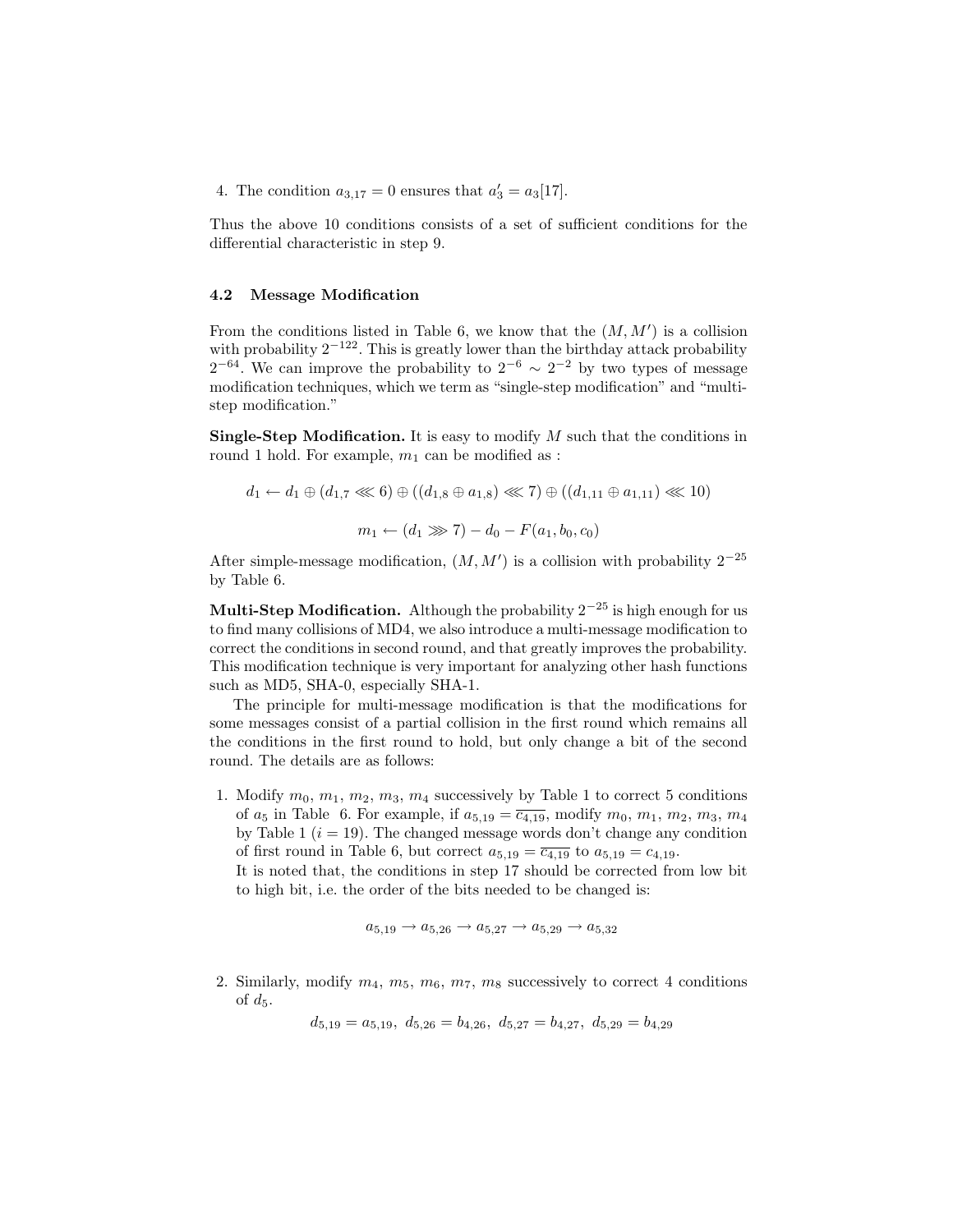|  |                 |     | Modify $m_i$                                                      | Chaining values                         |
|--|-----------------|-----|-------------------------------------------------------------------|-----------------------------------------|
|  |                 |     |                                                                   | after message modification              |
|  | 10 <sub>m</sub> | . 3 | $m_0 \leftarrow m_0 \pm 2^{i-4}$                                  | $a_1^{new} = a_1[\pm i], b_0, c_0, d_0$ |
|  | $2m_1$          |     | $m_1 \longleftarrow (d_1 \ggg 7) - d_0 - f(a'_1, b_0, c_0)$       | $d_1, a_1^{new}, b_0, c_0$              |
|  |                 |     | $3 m_2 11 m_2 \leftarrow (c_1 \gg 11) - c_0 - f(d_1, a'_1, b_0) $ | $c_1, d_1, a_1^{new}, b_0$              |
|  |                 |     | $4 m_3 19 m_3 \leftarrow (b_1 \gg 19) - b_0 - f(c_1, d_1, a'_1)$  | $b_1, c_1, d_1, a_1^{new}$              |
|  |                 |     | $m_4 \longleftarrow (a_2 \ggg 3) - a'_1 - f(b_1, c_1, d_1)$       | $a_2, b_1, c_1, d_1$                    |

Table 1. Message Modification for Correcting  $a_{5,i}$ ,  $i = 19, 26, 27, 29, 32$ 

**Table 2.** The Modification for Correcting  $c_{5,i}$ ,  $i = 26, 27, 29, 32$ 

|  |                                    | Modify $m_i$                                                     | Chaining values after The extra conditions                               |                       |
|--|------------------------------------|------------------------------------------------------------------|--------------------------------------------------------------------------|-----------------------|
|  |                                    |                                                                  | message modification in first round                                      |                       |
|  |                                    |                                                                  | 6 $ d_2 m_5 $ 7 $ m_5 \leftarrow m_5 + 2^{i-17} d_2 i-9 , a_2, b_1, c_1$ | $d_{2,i-9}=0$         |
|  | $c_2 \, m_6 \, 11$                 |                                                                  | $ c_2, d_2[i-9], a_2, b_1 $                                              | $a_{2,i-9}=b_{1,i-9}$ |
|  | $8 \mid b_2 \mid m_7 \mid 19 \mid$ |                                                                  | $ b_2, c_2, d_2 i-9 , a_2$                                               | $c_{2,i-9}=0$         |
|  |                                    |                                                                  | $9 a_3 m_8 3 m_8 \leftarrow m_8 - 2^{i-10} a_3, b_2, c_2, d_2 i-9 $      | $b_{2,i-9}=0$         |
|  |                                    | $10 d_3 m_9 11 m_9 \leftarrow m_9 - 2^{i-10} d_3, a_3, b_2, c_2$ |                                                                          |                       |

3. Utilize more precise modification to correct some other conditions. For example, we can use the internal collision in Table 2 in which there are three message words are changed to correct  $c_{5,i}$ ,  $i = 26, 27, 29, 32$ . The precise modification should add some extra conditions in the first rounds (see Table 2) in advance. There are many other precise modifications.  $c_{5,30}$  can be corrected by other modification. By various modifications, besides two conditions in the third round, almost all the conditions in rounds 1-2 will be corrected. The probability can be among  $2^{-6} \sim 2^{-2}$ .

The complexity of finding a collision doesn't exceed 2 <sup>8</sup> MD4 computations. To select a message  $M$  is only to change the last two words from the previous selected message  $M$ . So, finding  $(M, M')$  only needs about one-time single-message modification for the first 14 words. This time can be neglected. For each selected message  $M$ , it is only needs two-time single-message modifications for the last two words and about 20 -time advanced modifications for correcting 20 conditions in the second round, and each multi-message modification only needs about a few step operations, so the total time for both kinds of modifications is about two MD4 computations for each selected message. According to the probability of the collision differential, it is easy to know that the complexity of finding  $(M, M')$  does not exceed  $2<sup>8</sup>$  MD4 computations. We give two collisions for MD4 in the Table 3.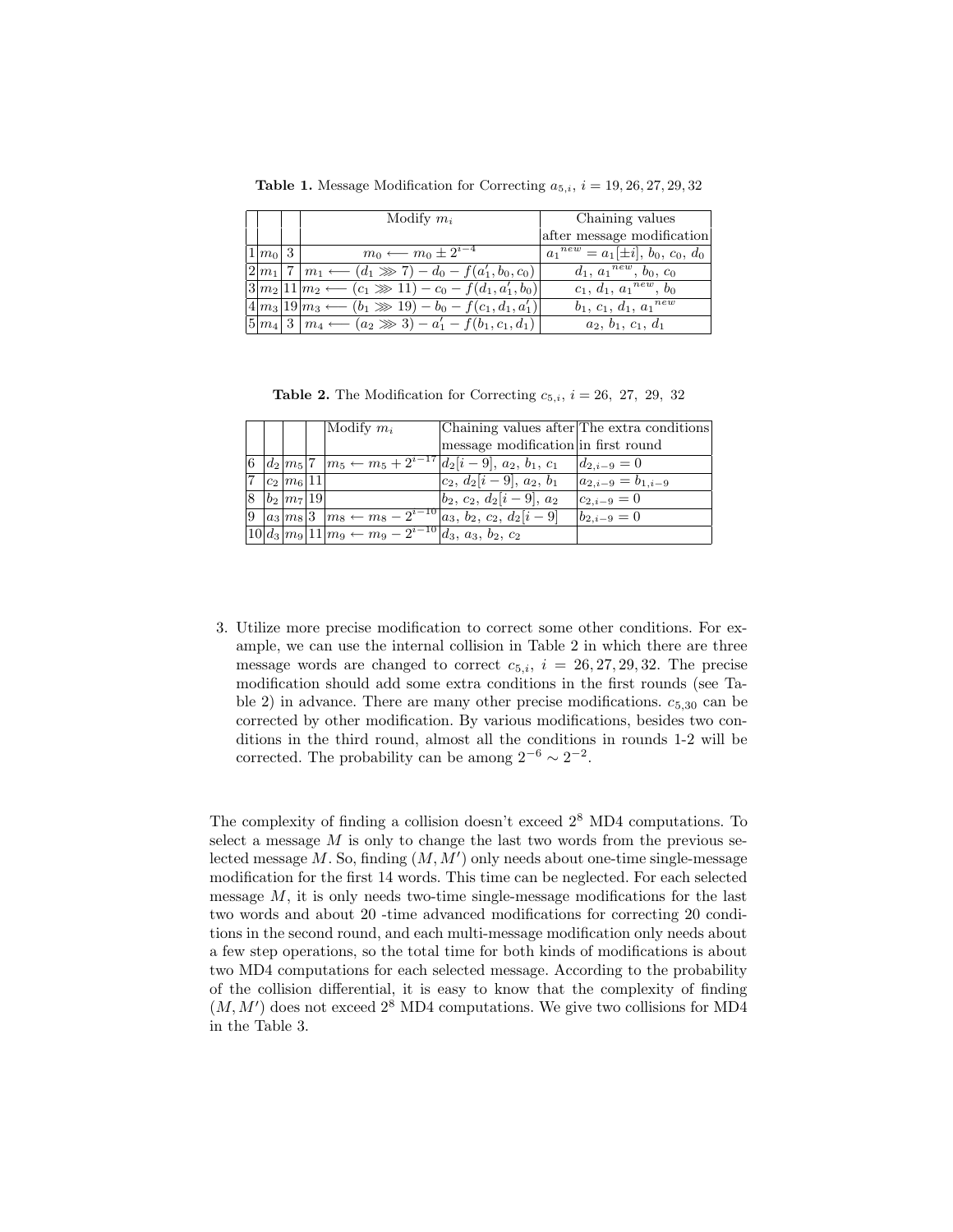Table 3. Two collisions for MD4.  $H$  is the hash value with little-endian and no message padding, and  $H^*$  is the hash value with big-endian and message padding

|                                                   |  |  |  | $\left  M_{1} \right $ 4d7a9c83 56cb927a b9d5a578 57a7a5ee de748a3c dcc366b3 b683a020 3b2a5d9f               |
|---------------------------------------------------|--|--|--|--------------------------------------------------------------------------------------------------------------|
|                                                   |  |  |  | c69d71b3 f9e99198 d79f805e a63bb2e8 45dd8e31 97e31fe5 2794bf08 b9e8c3e9                                      |
|                                                   |  |  |  | $\left  {\rm \textit{M}_1} \right $ 4d7a9c83 d6cb927a 29d5a578 57a7a5ee de748a3c dcc366b3 b683a020 3b2a5d9f  |
|                                                   |  |  |  | c69d71b3 f9e99198 d79f805e a63bb2e8 45dc8e31 97e31fe5 2794bf08 b9e8c3e9                                      |
| $\mid H \mid$ 5f5c1a0d 71b36046 1b5435da 9b0d807a |  |  |  |                                                                                                              |
| $ H^* $ 4d7e6a1d efa93d2d de05b45d 864c429b       |  |  |  |                                                                                                              |
|                                                   |  |  |  | $\vert M_{2} \vert$ 4d7a9c83 56cb927a b9d5a578 57a7a5ee de748a3c dcc366b3 b683a020 3b2a5d9f                  |
|                                                   |  |  |  | c69d71b3 f9e99198 d79f805e a63bb2e8 45dd8e31 97e31fe5 f713c240 a7b8cf69                                      |
|                                                   |  |  |  | $\left  \mathit{M}_2^\prime \right $ 4d7a9c83 d6cb927a 29d5a578 57a7a5ee de748a3c dcc366b3 b683a020 3b2a5d9f |
|                                                   |  |  |  | c69d71b3 f9e99198 d79f805e a63bb2e8 45dc8e31 97e31fe5 f713c240 a7b8cf69                                      |
| $\mid H \mid$ e0f76122 c429c56c ebb5e256 b809793  |  |  |  |                                                                                                              |
| $ H^* $ c6f3b3fe 1f4833e0 697340fb 214fb9ea       |  |  |  |                                                                                                              |

# 5 The Collision Attack on RIPEMD

We select a collision differential for RIPEMD as follows:

$$
\varDelta H_0=0\stackrel{(M,M')}{\longrightarrow}\varDelta H=0
$$

such that

$$
m'_3 = m_3 + 2^{20}
$$
,  $m'_{10} = m_{10} + 2^{18} + 2^{31}$ ,  $m'_{15} = m_{15} + 2^{31}$ ,  
 $m'_i = m_i$ ,  $i \neq 3, 10, 15$ .

The reason for the choice of  $M'$  is that M and  $M'$  can easily collide in round 3 with probability  $2^{-4}$ .

The differential characteristics and sufficient conditions can be referred to Table 7 and Table 8.

The following mainly describes the message modification for RIPEMD. Because RIPEMD has two copies of MD4, the modification is more complicated than that of MD4.

### Message Modification for Correcting Conditions in the First Round.

Select  $M$ , we make the modification for  $M$  word by word so that both copies with the modified M satisfy the conditions in the first round.

- 1. Modify  $m_{i-1}$  such that i-th step conditions in the left copy hold. The modification is the same as the single-message modification in Section 4.
- 2. Correct the conditions in the right copy from low bit to high bit. There are many kinds of modifications. The following gives two kinds of modification techniques.

For example, we correct  $aaa_{i,j} = 0$  to  $aaa_{i,j} = 1$  by the following methods.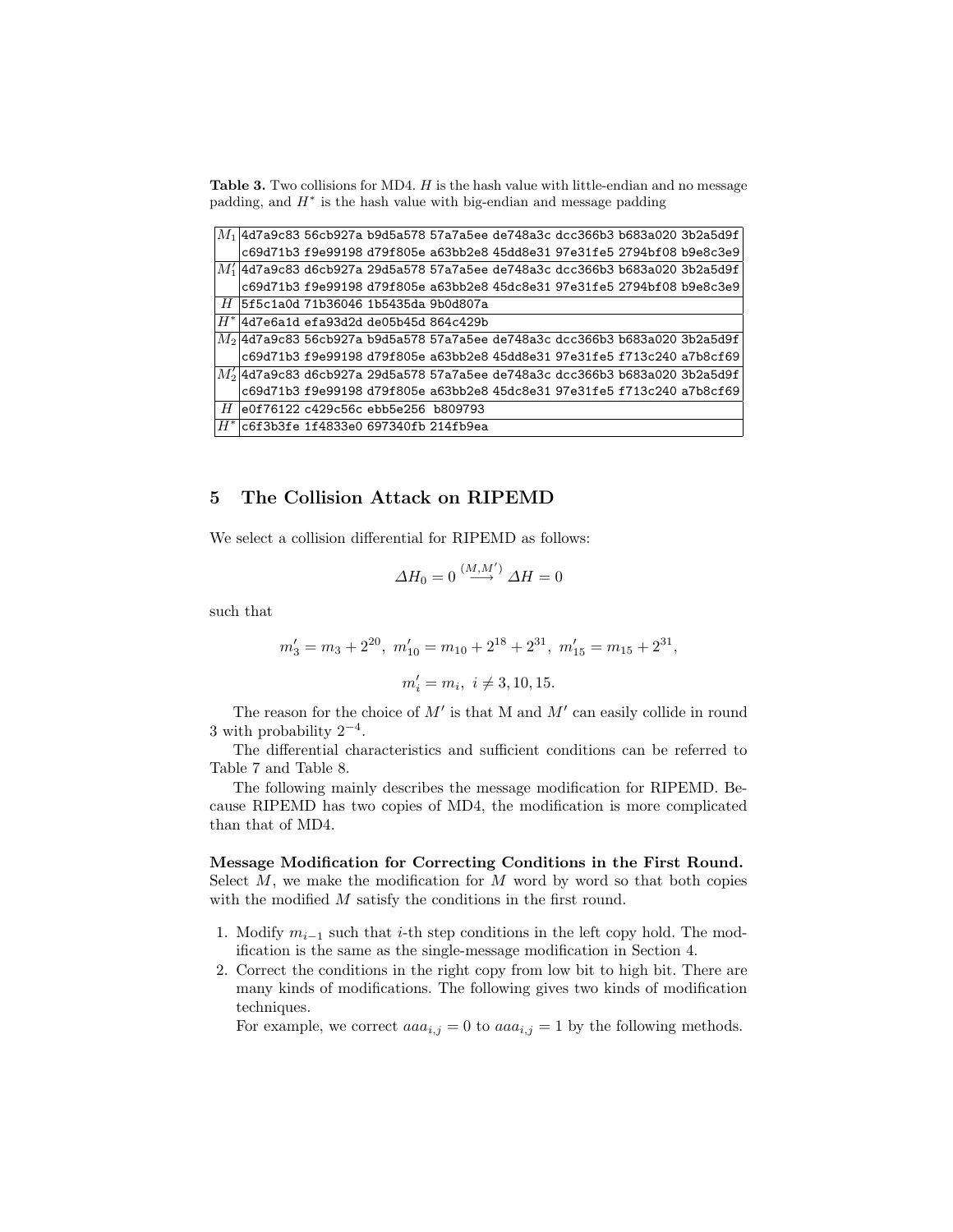(a) Correct the condition by bit carry. If  $j-1$ -bit has no constraint condition in table 8, and  $aa_{i,j-1} = \overline{aa_{i,j-1}}$ , let

$$
m_i \leftarrow m_i \pm 2^{j-2-s_i}.
$$

We select the modification which results in bit carry in the right and no carry in the left.

- (b) Correct the condition by changing  $(j s_i) th$  bit of chaining variables in the nonlinear round function  $\psi$ .
	- i. Change  $(j s_i) th$  bit of some chaining variables in the nonlinear round function  $F$  by modifying a previous message word, such that the changed bit doesn't occur in Table 8, and the changed bit only causes one of  $aa_{i,j}$  and  $aaa_{i,j}$  changes.
	- ii. If  $aa_{i,j} = aaa_{i,j} = 0$ , modify the next bit of  $aaa_i$ .
	- iii. If  $aa_{i,j} = aaa_{i,j} = 1$ , let

$$
m_i \leftarrow m_i - 2^{j-1-s_i},
$$

then modify the next bit of  $aaa_i$ .

By combining the above two methods, we can get some other methods to correct aaa<sub>i,j</sub>. For example, if j – 1-bit has no constraint condition in table 8, and  $aa_{i,j-1} = aa_{i,j-1}$ , the bit-carry correction of (a) isn't available. We can use (b) or the lower bit carry to change  $aa_{i,j-1}$  or  $aaa_{i,j-1}$  such that  $aa_{i,j-1} = \overline{aaa_{i,j-1}}$ , and then use the bit carry.

Remarks. For RIPEMD, a non-zero differential in the first round is an impossible differential with a very high probability. The reason that results in the phenomenon is that, the conditions of both copies in some step cannot hold simultaneously. Among 30 collision differentials we selected, only one can produce the real collisions.

Message Modification for Correcting Some Second Round Conditions. By the multi-message modification in Section 4 to correct the conditions of left copy in the second round. There are about 16 conditions are left, so the modified M and M' is a collision with probability  $2^{-16}$ , and the complexity is about  $2^{18}$ RIPEMD computations. Two collisions for RIPEMD can be seen in Table 4.

# 6 Theoretical Pre-image Attack on MD4

For a secure hash function, there are two important security properties, one property is collision-resistance, another is one-wayness which is to find a second pre-image or a pre-image. In this section, we will show that we can give a second pre-image attack on MD4 for a set of weak messages.

For a hash function with l-bit hash value, it's ideal security strength against the second pre-image attack is that, for any message  $M$ , to find another message  $M'$  such that  $h(M) = h(M')$  is not higher than the exhaustive search probability of  $2^{-l}$ .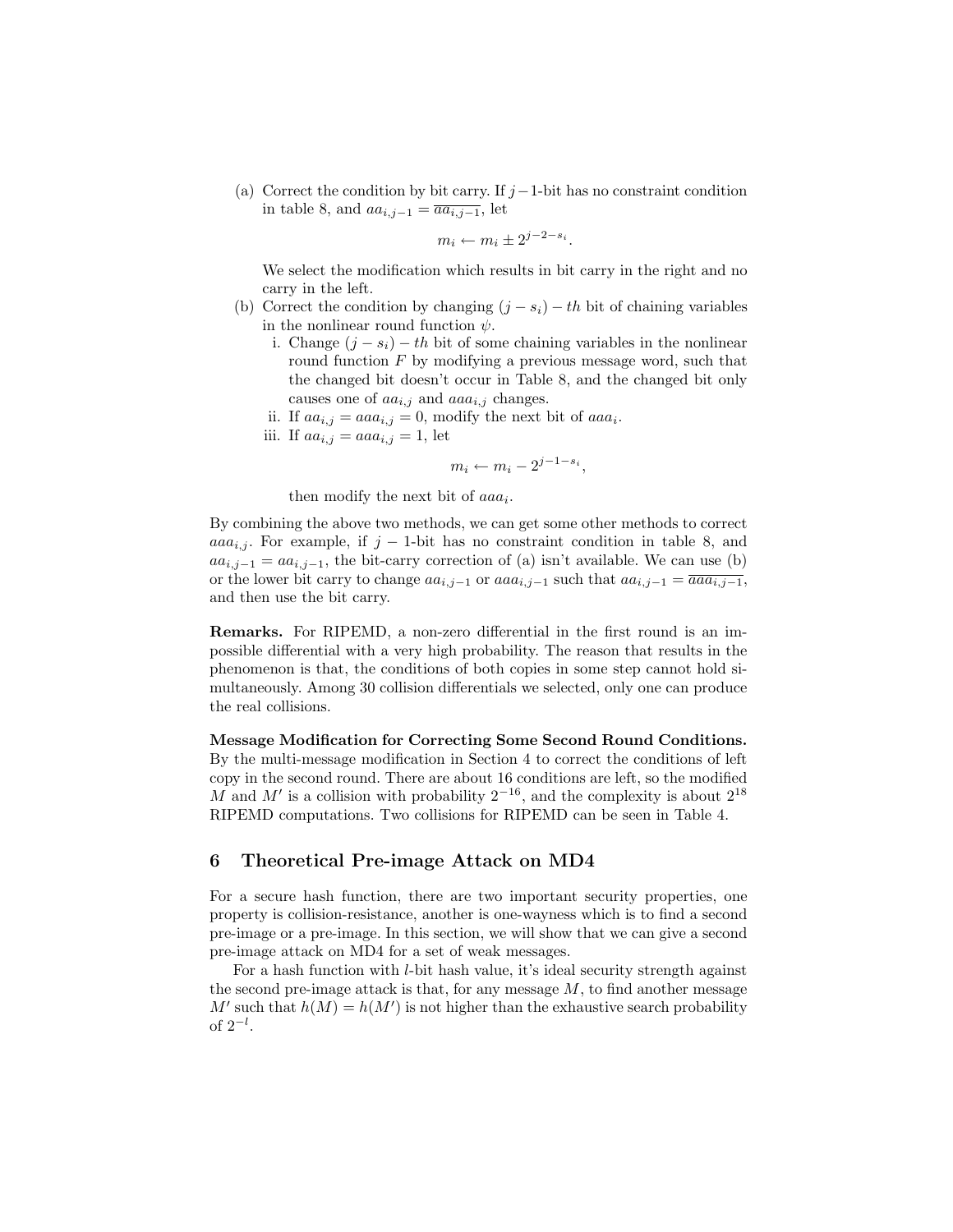Table 4. Two collisions for RIPEMD. H is the hash value with little-endian and no message padding, and  $H^*$  is the hash value with big-endian and message padding

|       |  |                                                       |  |  | $M_1$ 579faf8e 9ecf579 574a6aba 78413511 a2b410a4 ad2f6c9f b56202c 4d757911                                     |
|-------|--|-------------------------------------------------------|--|--|-----------------------------------------------------------------------------------------------------------------|
|       |  |                                                       |  |  | bdeaae7 78bc91f2 47bc6d7d 9abdd1b1 a45d2015 817104ff 264758a8 61064ea5                                          |
|       |  |                                                       |  |  | $\left  {\cal M}_1' \right $ 579faf8e 9ecf579 574a6aba 78513511 a2b410a4 ad2f6c9f b56202c 4d757911              |
|       |  |                                                       |  |  | bdeaae7 78bc91f2 c7c06d7d 9abdd1b1 a45d2015 817104ff 264758a8 e1064ea5                                          |
|       |  | $H$   1fab152 $\,$ 1654a31b 7a33776a 9e968ba7 $\,$    |  |  |                                                                                                                 |
|       |  | $\vert H^* \vert$ dd6478dd 9a7d821c aa018648 e5e792e9 |  |  |                                                                                                                 |
|       |  |                                                       |  |  | $\vert M_{2} \vert$ 579faf8e 9ecf579 574a6aba 78413511 a2b410a4 ad2f6c9f b56202c 4d757911                       |
|       |  |                                                       |  |  | bdeaae7 78bc91f2 47bc6d7d 9abdd1b1 a45d2015 a0a504ff b18d58a8 e70c66b6                                          |
|       |  |                                                       |  |  | $\left  {\rm {\it M}_2 / {\rm 1579faf8e}} \right.$ 9ecf579_574a6aba 78513511 a2b410a4 ad2f6c9f_b56202c_4d757911 |
|       |  |                                                       |  |  | bdeaae7 78bc91f2 c7c06d7d 9abdd1b1 a45d2015 a0a504ff b18d58a8 670c66b6                                          |
|       |  | $\mid$ $H$  1f2c159f 569b31a6 dfcaa51a 25665d24       |  |  |                                                                                                                 |
| $H^*$ |  | 88cea096 c773c29f 04cd9698 4a41d139                   |  |  |                                                                                                                 |

Theorem 1 (Second Pre-Image Attack for Weak Messages). For a weak message, we can find another message such that these two different messages produce the same hash code. The complexity is only one-time MD4 computation. A random selected message is weak with probability  $2^{-122}$ .

*Proof.* For any message  $M$ , we select  $M'$  such that

$$
M' = M + \triangle M
$$
  
\n
$$
\triangle M = M' - M = (\triangle m_0, \triangle m_1, \dots, \triangle m_{15})
$$
  
\n
$$
\triangle m_1 = 2^{31}, \triangle m_2 = 2^{31} - 2^{28}, \triangle m_{12} = -2^{16},
$$
  
\n
$$
\triangle m_i = 0, 0 \le i \le 15, i \ne 1, 2, 12.
$$

From the conditions in Table 6, we know that, if M satisfies all the 122 conditions,  $M'$  is the second pre-image of  $h(M)$ .

There are  $2^{512}/2^{122} = 2^{391}$  one-block messages satisfy all the conditions. This completes the proof.  $\Box$ 

Any message M can be modified with the techniques in Section 4 so that almost all the conditions in rounds  $1-2$  hold. For the resulting message, say  $M'$ , we then find a second pre-image  $M''$  of  $h(M')$  with probability  $2^{-2}$  to  $2^{-6}$ . This fact can be interpreted as a chosen-message 2nd pre-image attack, since  $M'$  is not chosen freely but "close" to  $M$ . One message "close" to other message implies that the hamming weight of the difference for two messages is low. For example, given any random message  $M$ , if we only fulfil the the single-message modification, the chosen message  $M'$  is the 2nd pre-image of other message  $M''$ with probability  $2^{23}$  (excluding two conditions in 17-step). According to the conditions in Table 6, we can get  $M'$  by modifying M about 50 bits, so the difference hamming weight for two messages is 50 on average. When applying the multi-message modification, although the probability can be improved to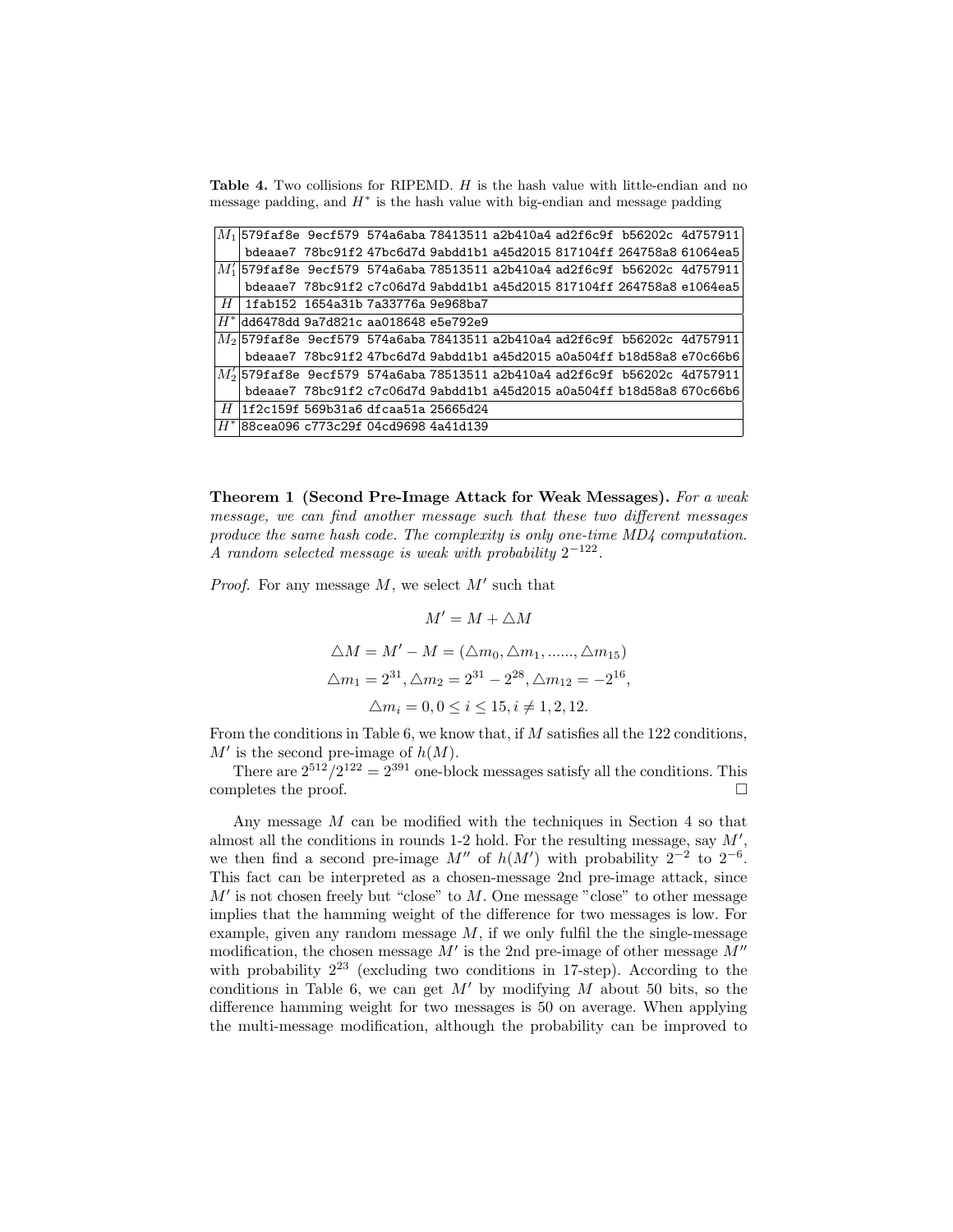$2^{-2}$  to  $2^{-6}$ , the hamming weight may be greatly increased. The best method is to fulfil a kind of precise message modification, and correct a condition by increasing about 3 hamming weights. So, the difference hamming weight can be controlled within 110 on average.

# 7 Conclusion

In this paper, we have presented efficient collision search attacks on MD4 and RIPEMD. We have shown that only about 4 to 64 random selected messages are needed in order to find a collision of MD4, and only about  $2^{16}$  random selected messages to for RIPEMD.

We have introduced three important analytical techniques that are very important for the effectiveness of the attacks:

- 1. How to find an efficient differential that is composed of one collision.
- 2. Determine all the conditions under which the collision happens.
- 3. For any message  $M$ , make some modification to  $M$  to guarantee that almost all the conditions hold.

Remarks. Our collision search attack on MD4 implies that for a weak message a 2nd pre-image can be found with complexity below  $2<sup>8</sup>$ . The probability for a random messages to be weak with respect to MD4 is  $2^{-122}$ . However, this can be improved significantly. In fact note that Theorem 1 directly come from the collision differential path in Section 4, where the differential path is chosen to minimize the complexity of our collision attack. Hence it is not optimal for our pre-image attack. The number of weak messages is determined by the number of conditions specified in Table 1. By finding other differential paths with the least number of conditions, we believe that the probability of weak messages can be increased significantly. In fact, the latest 2nd pre-image attack can be improved to 2 <sup>−</sup><sup>72</sup> which is found by Hongbo Yu Gaoli Wang et al.

We also note that for SHA-0, given any random message, it is a weak message with about probability  $2^{-107}$  which is a surprising result compared to the exhaustive search probability  $2^{-160}$ .

### Acknowledgements

It is a pleasure to acknowledge Hans Dobbertin, Magnus Daum for their important advice, corrections, and suggestions, and for spending their precious time on our research.

Xiaoyun Wang's research is supported by the National Natural Science Foundation of China (Grant No. 90304009). Dengguo Feng's research is supported by 973 project (Grant No. G19990358).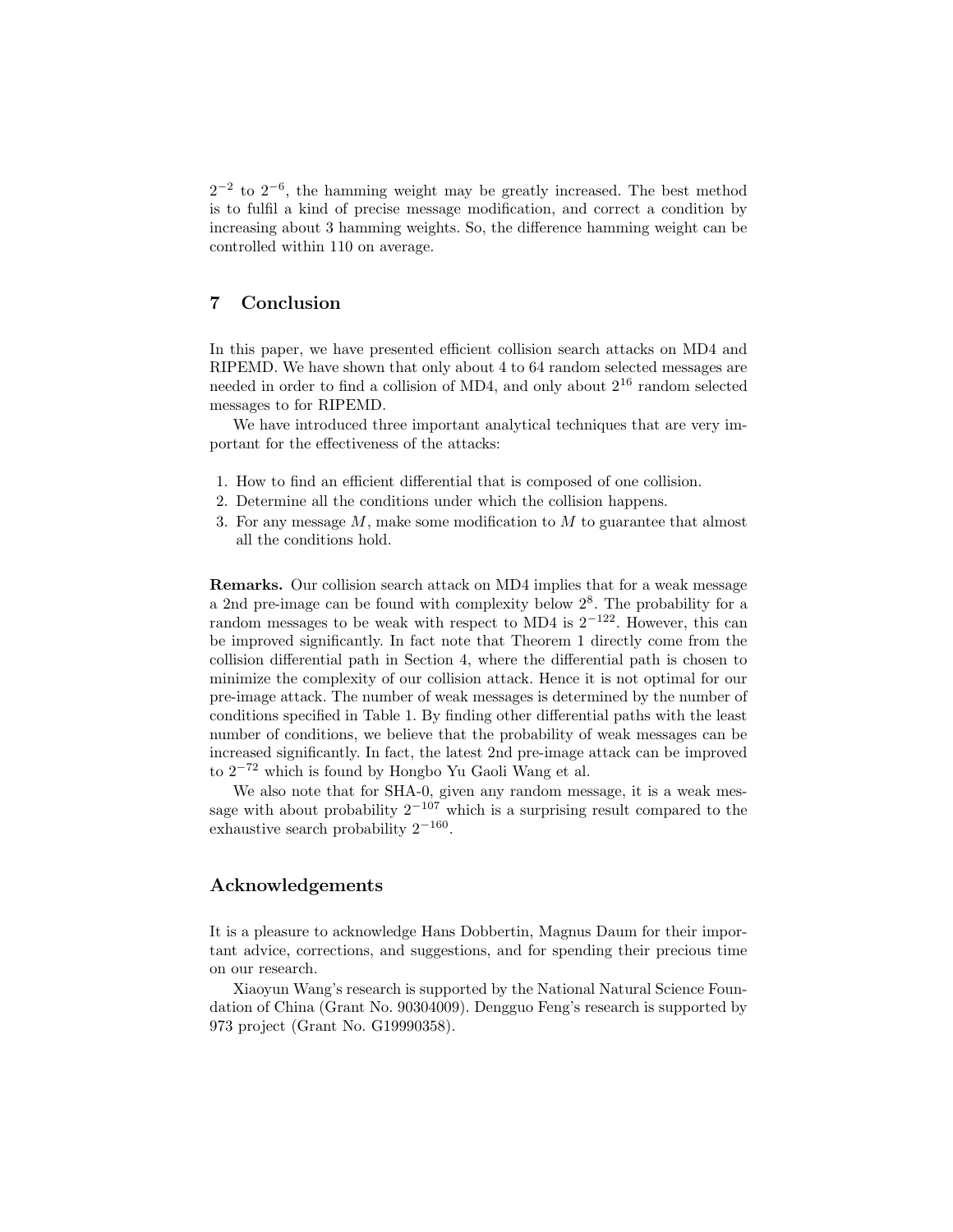## References

- 1. E. Biham, A. Shamir, Differential Cryptanalysis of the Data Encryption Standard, Springer-Verlag, 1993.
- 2. E. Biham, R. Chen, Near collision for SHA-0, Advances in Cryptology, Crypto'04, 2004, LNCS 3152, pp. 290-305.
- 3. B. den Boer, A. Bosselaers, Collisions for the compression function of MD5, Advances in Cryptology, Eurocrypt'93.
- 4. F. Chaband, A. Joux, Differential Collisions in SHA-0, Advances in Cryptology, Crypto'98 Proceedings, 1998.
- 5. H. Dobbertin, Cryptanalysis of MD4, Fast Software Encryption, LNCS 1039, D. Gollmann, Ed., Springer-Verlag, 1996.
- 6. H. Dobbertin, Cryptanaltysis of MD5 Compress, Presented at the Rump Session of Eurocrypt'96.
- 7. H. Dobbertin, RIPEMD with Two Round Compress Function Is Not Collision-Free, Journal of Cryptology(1997) 10:51-69, 1997.
- 8. H. Dobbertin, The First Two Rounds of MD4 are Not One-Way, Fast Software Encryption, 1998.
- 9. H. Dobbertin, A. Bosselaers, B. Preneel, RIPMEMD-160:A Strengthened Version of RIPMMD, Fast Software Encryption, LNCS 1039, 1996.
- 10. FIPS 180-1, Secure hash standard, NIST, US Department of Commerce, Washington D. C., April 1995. Springer-Verlag, 1996.
- 11. FIPS 180-2, Secure Hash Standard, http://csrc.nist.gov/publications/,2002.
- 12. Joux, A., Collisions for SHA-0, Rump Session of CRYPTO'04, 2004.
- 13. RIPE,Integrity Primitives for Secure Information Systems, Final Report of RACE Integrity Primitives Evalutiobn(RIPE-RACE 1040), LNCS 1007, 1995.
- 14. R. L., Rivest, The MD4 Message Digest Algorithm, Crypo'90 Proceedings, 1991.
- 15. R. L. Rivest, The MD5 Message-Digest Algorithm, Request for Comments (RFC 1320), Internet Activities Board, Internet Privacy Task Force, April 1992.
- 16. Bart Van Rompay, A. Biryukov, B. Preneel, J. Vandewalle, Cryptanalysis of 3-pass HAVAL, Asiacrypto'03 Proceedings, pp. 228-245, 2003.
- 17. X.Y. Wang, F.D. Guo, X.J. Lai, H.B. Yu, Collisions for Hash Functions MD4, MD5, HAVAL-128 and RIPEMD, Rump Session of Crypto'04, E-print, 2004.
- 18. Y. Zheng, J. Pieprzyk, J. Seberry, HAVAL–A One-way Hashing Algorithm with Variable Length of Output, Auscrypto'92 Proceedings, pp.83-104.

# Appendix

In the appendix, we give the tables for the differential paths and the set of sufficient conditions that are used in our collision search attacks on MD4 and RIPEMD.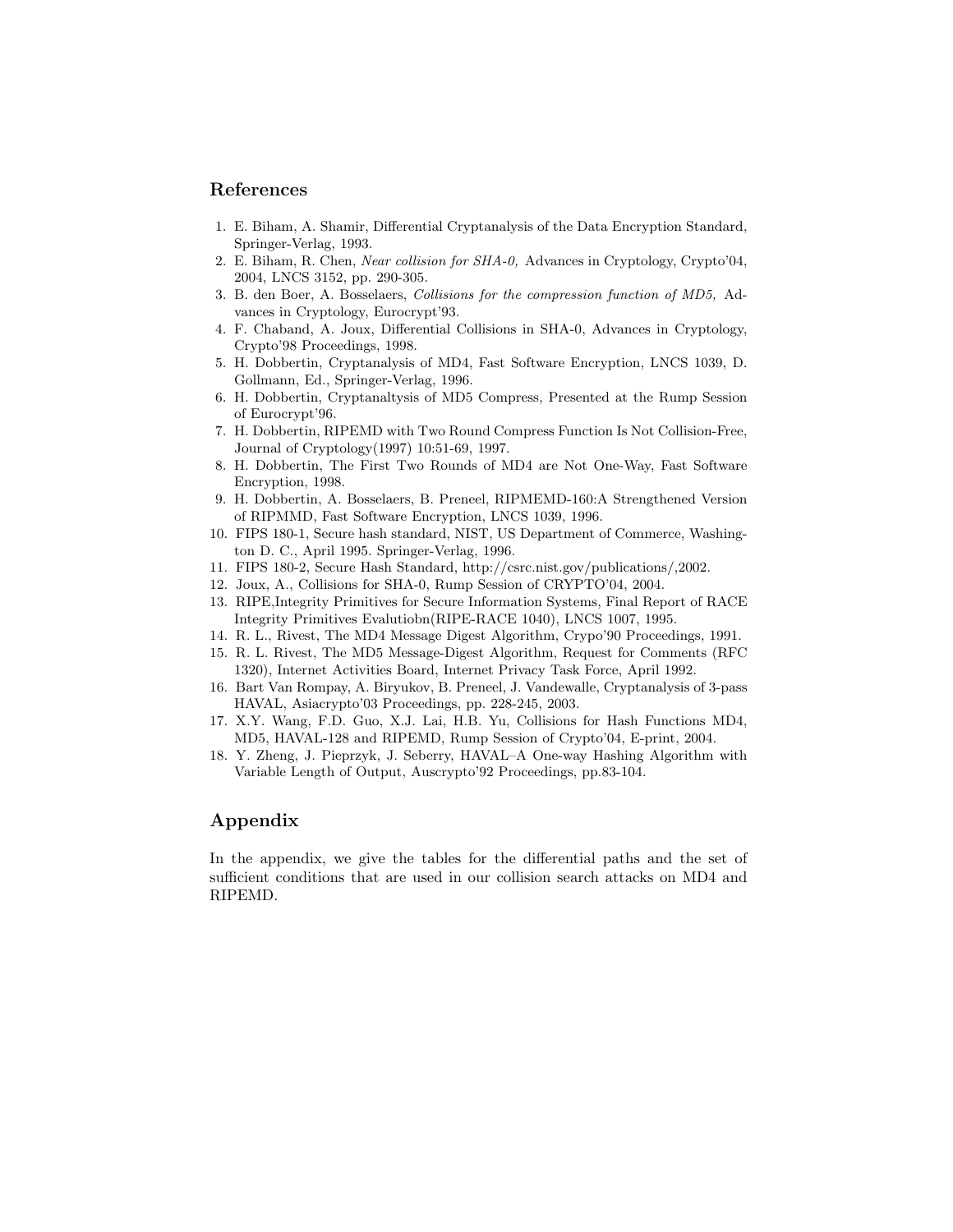|                  | Chaining       |                |                 |                  | The <i>i</i> -th step      | The <i>i</i> -th output        |
|------------------|----------------|----------------|-----------------|------------------|----------------------------|--------------------------------|
| Step             | value          |                | $w_{j,i}$ Shift | $\varDelta m_i$  | difference                 | for $M'$                       |
|                  | for $M$        |                |                 |                  |                            |                                |
| 1                | $a_1$          | m <sub>0</sub> | 3               |                  |                            | $a_1$                          |
| $\overline{2}$   | $d_1$          | m <sub>1</sub> | $\overline{7}$  | $2^{31}$         | $2^6$                      | $d_1[7]$                       |
| $\overline{3}$   | c <sub>1</sub> | m <sub>2</sub> | 11              | $-2^{28}+2^{31}$ | $-2^7+2^{10}$              | $c_1[-8, 11]$                  |
| $\overline{4}$   | b <sub>1</sub> | m <sub>3</sub> | 19              |                  | $2^{25}$                   | $b_1[26]$                      |
| $\overline{5}$   | $a_2$          | m <sub>4</sub> | 3               |                  |                            | a <sub>2</sub>                 |
| $\overline{6}$   | $d_2$          | m <sub>5</sub> | 7               |                  | $2^{13}$                   | $d_2[14]$                      |
| 7                | c <sub>2</sub> | m <sub>6</sub> | 11              |                  | $-2^{18}+2^{21}$           | $c_2$ [19, 20, -21, 22]        |
| $\overline{8}$   | b <sub>2</sub> | m <sub>7</sub> | 19              |                  | $2^{12}$                   | $b_2[-13,-14,15]$              |
| $\boldsymbol{9}$ | $a_3$          | m <sub>8</sub> | $\sqrt{3}$      |                  | $2^{16}$                   | $a_3[17]$                      |
| 10               | $d_3$          | m <sub>9</sub> | $\overline{7}$  |                  | $2^{19} + 2^{20} - 2^{25}$ | $d_3[20, -21, -22, 23, -26]$   |
| 11               | $c_3$          | $m_{\rm 10}$   | 11              |                  | $-2^{29}$                  | $c_3[-30]$                     |
| 12               | b <sub>3</sub> | $m_{11}$       | 19              |                  | 931                        | $b_3[32]$                      |
| 13               | $a_4$          | $m_{12}$       | 3               | $-2^{16}$        | $2^{22}+2^{25}$            | $a_4[23, 26]$                  |
| 14               | $d_4$          | $m_{13}$       | 7               |                  | $-2^{26}+2^{28}$           | $d_4[-27, -29, 30]$            |
| 15               | c <sub>4</sub> | $m_{14}$       | 11              |                  |                            | $c_4$                          |
| 16               | $b_4$          | $m_{15}$       | 19              |                  | $2^{18}$                   | $b_4[19]$                      |
| 17               | $a_5$          | m <sub>0</sub> | 3               |                  | $2^{25} - 2^{28} - 2^{31}$ | $a_5[-26, 27, -29, -32]$       |
| 18               | $d_5$          | m <sub>4</sub> | 5               |                  |                            | $d_5$                          |
| 19               | c <sub>5</sub> | m <sub>8</sub> | 9               |                  |                            | $c_5$                          |
| 20               | $b_{5}$        | $m_{\rm 12}$   | 13              | $-2^{16}$        | $-2^{29}+2^{31}$           | $\overline{b}_5$<br>$-30, 32]$ |
| 21               | $a_6$          | m <sub>1</sub> | 3               | $2^{31}$         | $2^{28} - 2^{31}$          | $-29, 30, -32$<br>$a_6$        |
| 22               | $d_6$          | m <sub>5</sub> | $\bf 5$         |                  |                            | $d_6$                          |
| 23               | c <sub>6</sub> | m <sub>9</sub> | 9               |                  |                            | $\overline{c_6}$               |
| 24               | $b_6$          | $m_{13}$       | 13              |                  |                            | $\mathfrak{b}_6$               |
| 25               | a <sub>7</sub> | m <sub>2</sub> | 3               | $-2^{28}+2^{31}$ |                            | $a_7$                          |
| $\ddotsc$        | $\cdots$       |                |                 |                  |                            |                                |
| 36               | $b_9$          | $m_{12}$       | 15              | $-2^{16}$        | $2^{31}$                   | $b_9[-32]$                     |
| $\overline{37}$  | $a_{10}$       | m <sub>2</sub> | 3               | $-2^{28}+2^{31}$ | 231                        | $a_{10}[-3\overline{2}]$       |
| 38               | $d_{10}$       | $m_{10}$       | 9               |                  |                            | $d_{10}$                       |
| 39               | $c_{10}$       | m <sub>6</sub> | 11              |                  |                            | $c_{10}$                       |
| 40               | $b_{10}$       | $m_{14}$       | 15              |                  |                            | $b_{10}$                       |
| 41               | $a_{11}$       | $\sqrt{m_1}$   | $\overline{3}$  | $2^{31}$         |                            | $a_{11}$                       |

Table 5. Differential Characteristics in the Collision Differential for MD4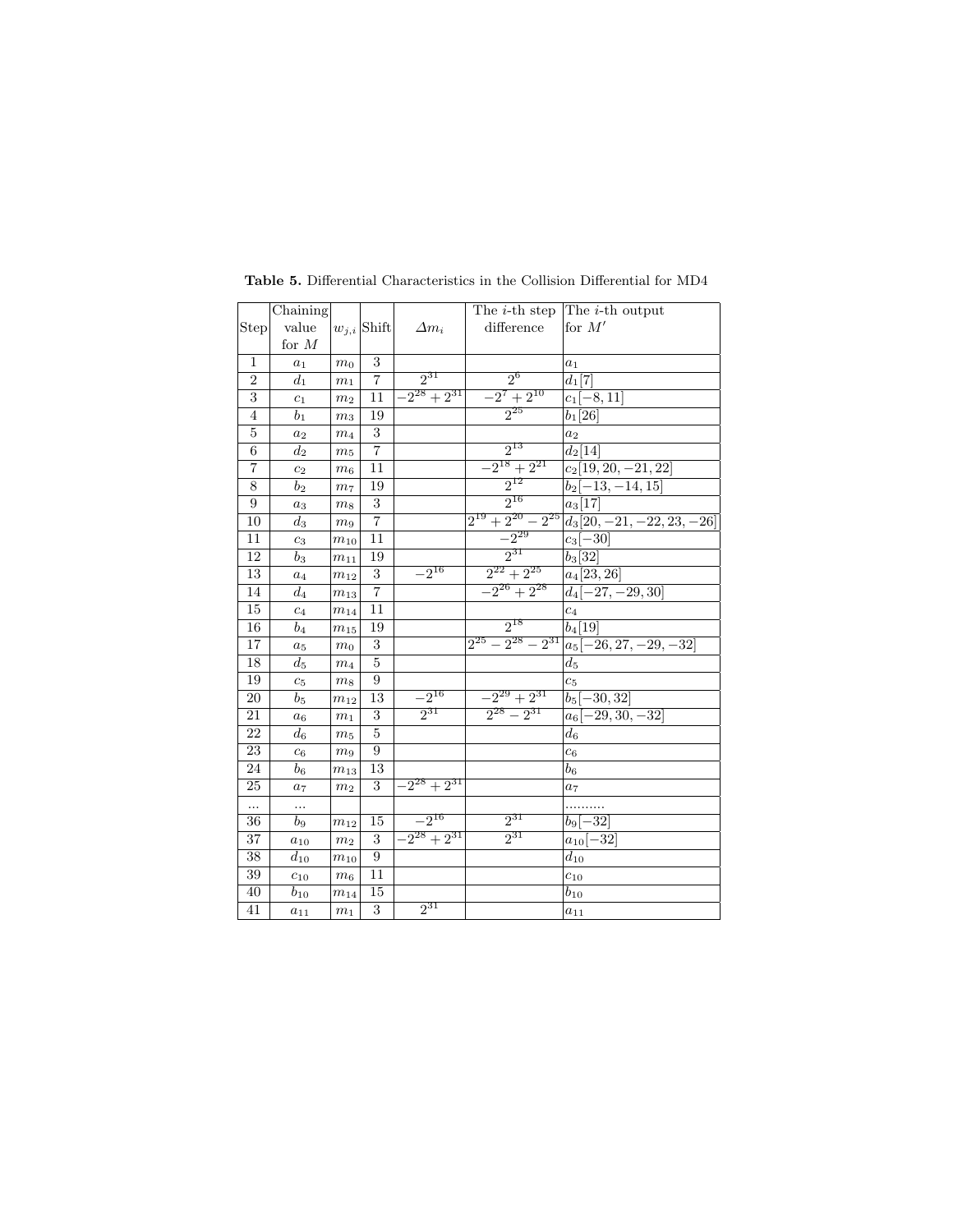|         | $a_1 \, a_{1,7} = b_{0,7}$                                                                                                                    |
|---------|-----------------------------------------------------------------------------------------------------------------------------------------------|
|         | $d_1$ $d_{1,7} = 0, d_{1,8} = a_{1,8}, d_{1,11} = a_{1,11}$                                                                                   |
| $c_1$   | $c_{1,7} = 1, c_{1,8} = 1, c_{1,11} = 0, c_{1,26} = d_{1,26}$                                                                                 |
| $b_1$   | $b_{1,7} = 1, b_{1,8} = 0, b_{1,11} = 0, b_{1,26} = 0$                                                                                        |
| $a_2$   | $a_{2,8} = 1, a_{2,11} = 1, a_{2,26} = 0, a_{2,14} = b_{1,14}$                                                                                |
| $d_2$   | $d_{2,14}=0, d_{2,19}=a_{2,19}, d_{2,20}=a_{2,20}, d_{2,21}=a_{2,21}, d_{2,22}=a_{2,22}, d_{2,26}=1$                                          |
| $c_2$   | $c_{2,13} = d_{2,13}, c_{2,14} = 0, c_{2,15} = d_{2,15}, c_{2,19} = 0, c_{2,20} = 0, c_{2,21} = 1, c_{2,22} = 0$                              |
| $b_2$   | $b_{2,13} = 1, b_{2,14} = 1, b_{2,15} = 0, b_{2,17} = c_{2,17}, b_{2,19} = 0, b_{2,20} = 0, b_{2,21} = 0$                                     |
|         | $b_{2,22}=0$                                                                                                                                  |
|         | $a_3 \mid a_{3,13} = 1, a_{3,14} = 1, a_{3,15} = 1, a_{3,17} = 0, a_{3,19} = 0, a_{3,20} = 0, a_{3,21} = 0, a_{3,23} = b_{2,23}$              |
|         | $a_{3,22} = 1, a_{3,26} = b_{2,26}$                                                                                                           |
|         | $d_3$ $d_{3,13} = 1$ , $d_{3,14} = 1$ , $d_{3,15} = 1$ , $d_{3,17} = 0$ , $d_{3,20} = 0$ , $d_{3,21} = 1$ , $d_{3,22} = 1$ , $d_{3,23} = 0$ , |
|         | $d_{3,26} = 1, d_{3,30} = a_{3,30}$                                                                                                           |
| $c_3$   | $c_{3,17} = 1, c_{3,20} = 0, c_{3,21} = 0, c_{3,22} = 0, c_{3,23} = 0, c_{3,26} = 0, c_{3,30} = 1, c_{3,32} = d_{3,32}$                       |
| $b_3$   | $b_{3,20} = 0, b_{3,21} = 1, b_{3,22} = 1, b_{3,23} = c_{3,23}, b_{3,26} = 1, b_{3,30} = 0, b_{3,32} = 0$                                     |
| $a_4$   | $a_{4,23} = 0, a_{4,26} = 0, a_{4,27} = b_{3,27}, a_{4,29} = b_{3,29}, a_{4,30} = 1, a_{4,32} = 0$                                            |
| $d_4$   | $d_{4,23} = 0, d_{4,26} = 0, d_{4,27} = 1, d_{4,29} = 1, d_{4,30} = 0, d_{4,32} = 1$                                                          |
| $c_4$   | $c_{4,19} = d_{4,19}, c_{4,23} = 1, c_{4,26} = 1, c_{4,27} = 0, c_{4,29} = 0, c_{4,30} = 0$                                                   |
| $b_4$   | $b_{4,19}=0, b_{4,26}=c_{4,26}=1, b_{4,27}=1, b_{4,29}=1, b_{4,30}=0$                                                                         |
| $a_5$   | $a_{5,19} = c_{4,19}, a_{5,26} = 1, a_{5,27} = 0, a_{5,29} = 1, a_{5,32} = 1$                                                                 |
| $d_5$   | $d_{5,19} = a_{5,19}, d_{5,26} = b_{4,26}, d_{5,27} = b_{4,27}, d_{5,29} = b_{4,29}, d_{5,32} = b_{4,32}$                                     |
| $c_5$   | $c_{5,26}=d_{5,26}, c_{5,27}=d_{5,27}, c_{5,29}=d_{5,29}, c_{5,30}=d_{5,30}, c_{5,32}=d_{5,32}$                                               |
| $b_5$   | $b_{5,29}=c_{5,29}, b_{5,30}=1, b_{5,32}=0$                                                                                                   |
| $a_6$   | $a_{6,29} = 1, a_{6,32} = 1$                                                                                                                  |
| $d_{6}$ | $d_{6,29} = b_{5,29}$                                                                                                                         |
| $c_6$   | $c_{6,29} = d_{6,29}, c_{6,30} = d_{6,30} + 1, c_{6,32} = d_{6,32} + 1$                                                                       |
|         | $\overline{b_9}$ $\overline{b_9}$ , $32 = 1$                                                                                                  |
|         | $a_{10} a_{10,32} = 1$                                                                                                                        |

Table 6. A Set of Sufficient Conditions for Collisions of MD4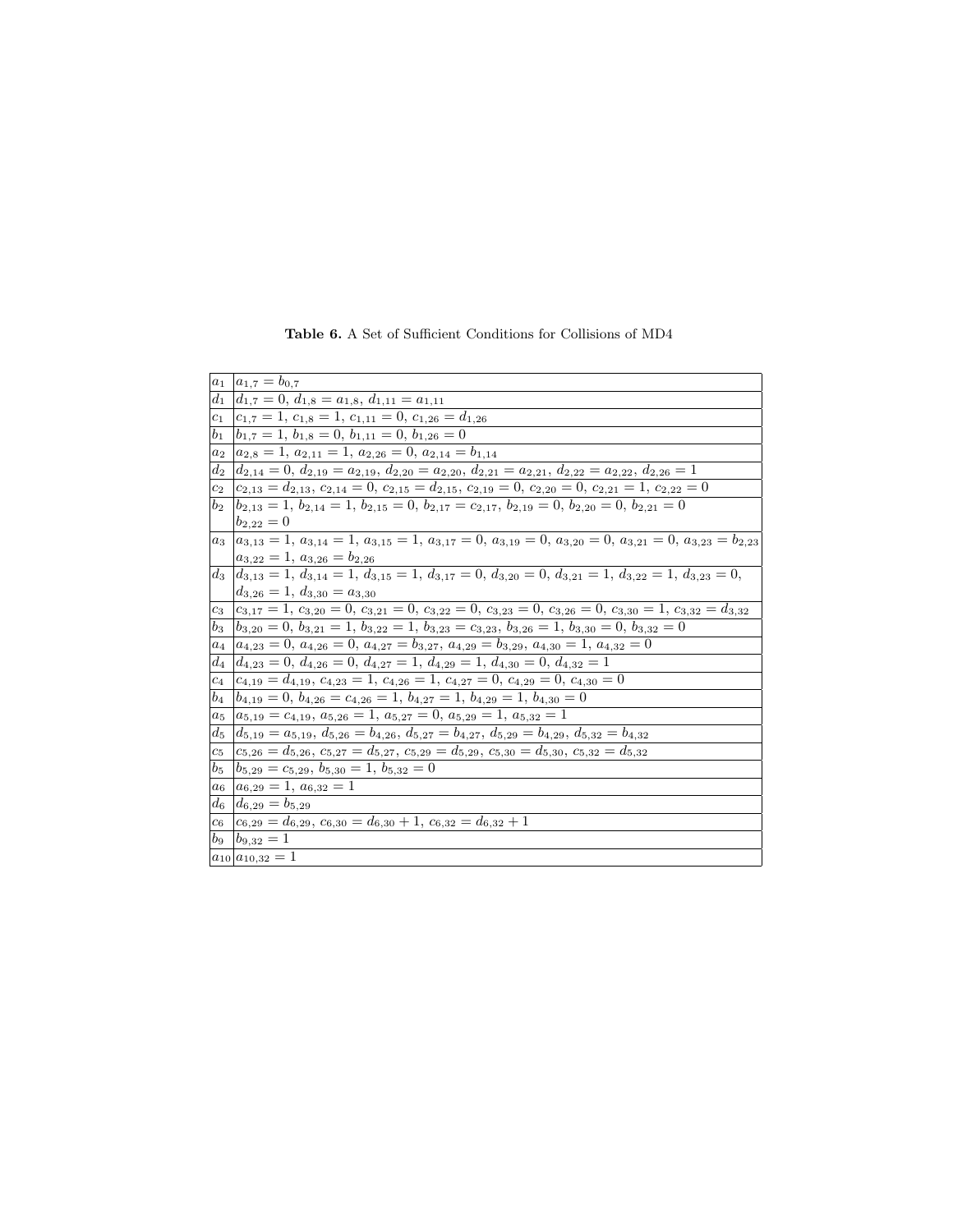|                  | Chaining           |                |                          |                 |                     | The <i>i</i> -th step The <i>i</i> -th output |
|------------------|--------------------|----------------|--------------------------|-----------------|---------------------|-----------------------------------------------|
| Step             | value              |                | $w_{j,i} \, {\rm Shift}$ | $\Delta m_i$    | difference          | for $M'$                                      |
|                  | for $M$            |                |                          |                 |                     |                                               |
| $\boldsymbol{0}$ | $a_1$              | $m_0$          | 11                       |                 |                     | $a_1$                                         |
| $\mathbf{1}$     | $d_1$              | m <sub>1</sub> | 14                       |                 |                     | $d_1$                                         |
| $\overline{2}$   | $c_1$              | m <sub>2</sub> | 15                       |                 |                     | c <sub>1</sub>                                |
| 3                | b <sub>1</sub>     | $\sqrt{m_3}$   | 12                       | $2^{20}$        | 1                   | $b_1[-1,-2,-3,4]$                             |
| 4                | $a_2$              | $m_4$          | $\bf 5$                  |                 | $2^6$               | $a_2[7]$                                      |
| 5                | $d_2$              | m <sub>5</sub> | 8                        |                 | $2^9 - 2^{11}$      | $d_2[10,-12]$                                 |
| $\overline{6}$   | $\overline{c_2}$   | $\,m_6$        | $\overline{7}$           |                 | $2^{16} - 2^{18}$   | $c_2[17,-19]$                                 |
| 7                | $b_2$              | m <sub>7</sub> | 9                        |                 | $2^9+2^{25}+2^{27}$ | $b_2[10, -26, 27, 28]$                        |
| 8                | $a_3$              | m <sub>8</sub> | 11                       |                 | $-2^5+2^{17}$       | $a_3[-6, 18]$                                 |
| 9                | $d_3$              | m <sub>9</sub> | 13                       |                 | $-2^{23}$           | $d_3[24, 25, -26]$                            |
| 10               | $c_3$              | $m_{\rm 10}$   | 14                       | $2^{18}+2^{31}$ | $-2^{13}+2^{30}$    | $c_3[-14,31]$                                 |
| 11               | $\mathfrak{b}_3$   | $m_{11}$       | $\overline{15}$          |                 | $2^{10}+2^{24}$     | $b_3[11,25]$                                  |
| 12               | $a_4$              | $m_{\rm 12}$   | $\,6$                    |                 | $-2^{11}+2^{23}$    | $a_4$ [12, 13, -14, 24]                       |
| 13               | $d_4$              | $m_{13}$       | $\overline{\mathcal{I}}$ |                 |                     | $\scriptstyle{d_4}$                           |
| 14               | $\overline{c_4}$   | $m_{14}$       | $\boldsymbol{9}$         |                 | $2^7 - 2^{23}$      | $c_4[8, 24, -25]$                             |
| 15               | $b_4$              | $m_{15}$       | 8                        | $2^{31}$        | $-2^7+2^{18}$       | $b_4[-8, 19]$                                 |
| 16               | $a_5$              | m <sub>7</sub> | $\overline{7}$           |                 | $-2^{18}$           | $a_5[-\overline{19}]$                         |
| $\overline{17}$  | $\scriptstyle d_5$ | m <sub>4</sub> | $\overline{6}$           |                 |                     | $\scriptstyle d_5$                            |
| 18               | $\mathfrak{c}_5$   | $m_{\rm 13}$   | $\overline{8}$           |                 | $2^{31}$            | $c_5[-32]$                                    |
| 19               | $b_5$              | $m_1$          | 13                       |                 | $-2^{20}$           | $b_5[-21]$                                    |
| 20               | $a_6$              | $m_{\rm 10}$   | 11                       | $2^{18}+2^{31}$ |                     | $a_6$                                         |
| 21               | $\bar{d}_6$        | $\sqrt{m_6}$   | 9                        |                 |                     | $\mathfrak{d}_6$                              |
| 22               | c <sub>6</sub>     | $m_{15}$       | $\overline{7}$           | $2^{31}$        |                     | c <sub>6</sub>                                |
| 23               | $b_6$              | $m_3$          | 15                       | $2^{20}$        |                     | $b_6$                                         |
| 24               | $a_7$              | $m_{12}$       | $\overline{7}$           |                 |                     | $a_7$                                         |
| 25               | $d_7$              | m <sub>0</sub> | 12                       |                 |                     | $d_{7}$                                       |
| 26               | $c_7$              | m <sub>9</sub> | 15                       |                 |                     | $c_7$                                         |
| $\overline{27}$  | b <sub>7</sub>     | m <sub>5</sub> | 9                        |                 |                     | $_{b7}$                                       |
| 28               | $a_8$              | $m_{14}$       | $\overline{7}$           |                 |                     | $a_8$                                         |
| 29               | $d_8$              | m <sub>2</sub> | 11                       |                 |                     | $d_8$                                         |
| $\overline{30}$  | $c_8$              | $m_{11}$       | $\overline{13}$          |                 |                     | $c_8$                                         |
| 31               | $b\mathrm{ }s$     | m <sub>8</sub> | 12                       |                 |                     | $b_8$                                         |
| 32               | $a_9$              | $m_3$          | 11                       | $2^{20}$        | $2^{31}$            | $a_9$ [32]                                    |
| 33               | $d_9$              | $m_{\rm 10}$   | 13                       | $2^{18}+2^{31}$ | $2^{31}$            | $d_9[32]$                                     |
| 34               | $c_9$              | m <sub>2</sub> | 14                       |                 |                     | $c_9$                                         |
| 35               | b <sub>9</sub>     | m <sub>4</sub> | $\overline{7}$           |                 |                     | $b_9$                                         |
| 36               | $a_{10}$           | m <sub>9</sub> | 14                       |                 |                     | $a_{10}$                                      |
| $\overline{37}$  | $d_{10}$           | $m_{15}$       | $\overline{9}$           | $2^{31}$        |                     | $d_{10}$                                      |

Table 7. Differential Characteristics in a Collision Differential of RIPEMD